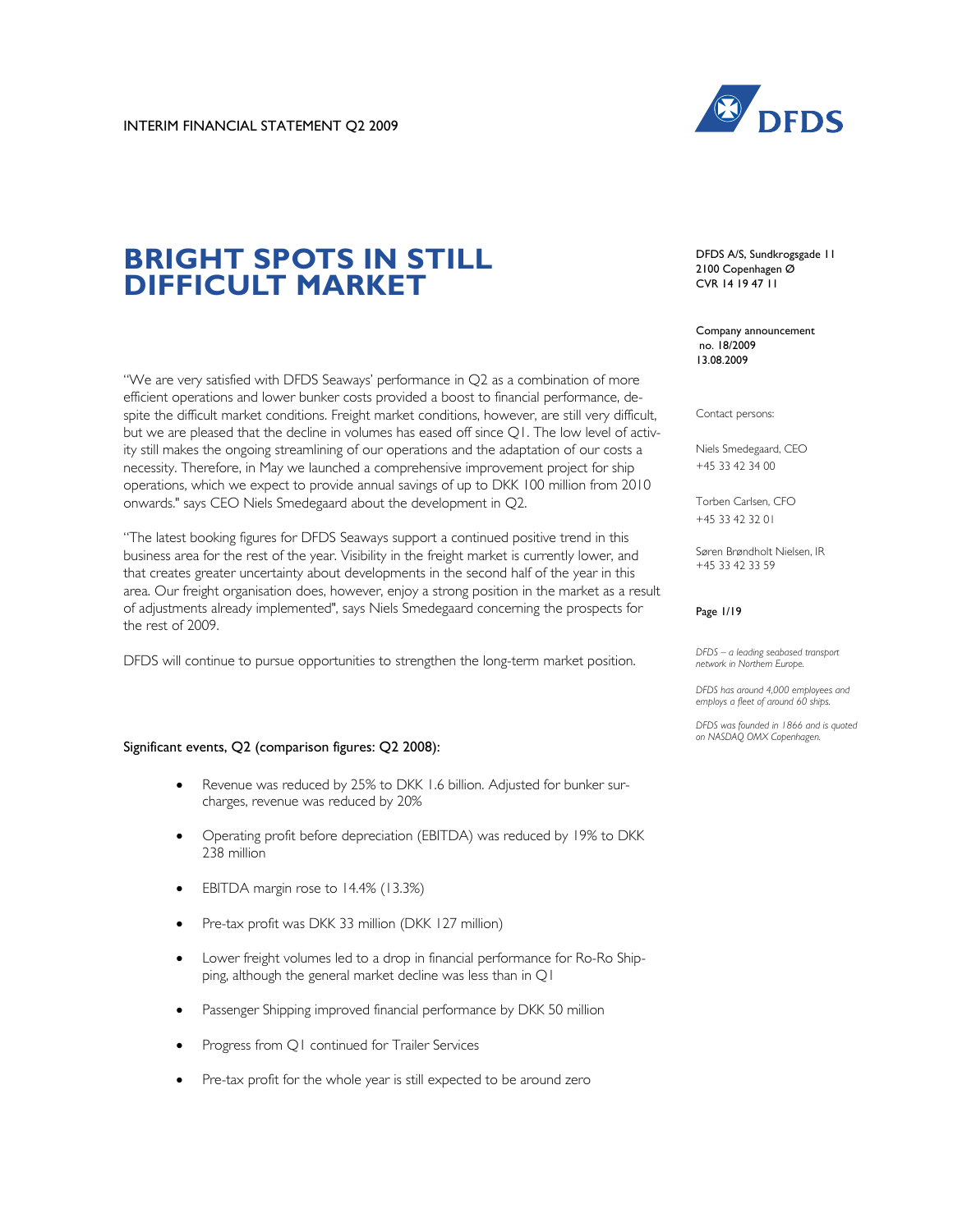# Key Figures DFDS Group

DFDS Q2 2009

Page 2/19

|                                                                  | 2009        | 2008           | 2009        | 2008           | 2008      |
|------------------------------------------------------------------|-------------|----------------|-------------|----------------|-----------|
| DKK mill.                                                        | Q2          | Q2             | н١          | н١             | Full year |
|                                                                  |             |                |             |                |           |
| Income statement                                                 |             |                |             |                |           |
| Revenue                                                          | 1,648       | 2,209          | 3,079       | 4,153          | 8,194     |
| Ro-Ro Shipping                                                   | 736         | 997            | 1,405       | 1,923          | 3,799     |
| Container Shipping                                               | 291         | 441            | 589         | 871            | 1,654     |
| Passenger Shipping                                               | 443         | 503            | 723         | 823            | 1,779     |
| <b>Terminal Services</b>                                         | 135         | 169            | 263         | 337            | 647       |
| <b>Trailer Services</b>                                          | 201         | 262            | 383         | 520            | 963       |
| Operating profit before depreciation (EBITDA)                    | 238         | 294            | 316         | 434            | 1,017     |
| Ro-Ro Shipping                                                   | 3           | 213            | 246         | 394            | 767       |
| Container Shipping                                               | 2           | 30             | 21          | 59             | 0         |
| Passenger Shipping                                               | 105         | 55             | 64          | $-33$          | 194       |
| <b>Terminal Services</b>                                         | $-4$        | I              | $-17$       | $\overline{4}$ | $-30$     |
| <b>Trailer Services</b>                                          | 4           | $\overline{0}$ | 26          | 25             | 33        |
| Profit on disposal of ships, buildings, and terminals            | $\mathbf 0$ | 30             | $\mathbb O$ | 30             | 40        |
| Operating profit (EBIT)                                          | 78          | 8              | 22          | 179            | 465       |
| Financing, net                                                   | $-46$       | $-54$          | $-95$       | -111           | $-245$    |
| Profit before tax                                                | 33          | 127            | $-73$       | 69             | 220       |
| Profit for the period                                            | 49          | 126            | $-48$       | 61             | 252       |
| Profit for the period after minority interests                   | 48          | 122            | $-49$       | 56             | 246       |
| Profit for analytical purposes                                   | 32          | 2              | $-65$       | 58             | 226       |
|                                                                  |             |                |             |                |           |
| Capital                                                          |             |                |             |                |           |
| Total assets                                                     |             |                | 9,422       | 9.478          | 8,610     |
| DFDS A/S' share of the equity                                    |             |                | 3,456       | 3,517          | 3,414     |
| Total equity                                                     |             |                | 3,503       | 3.614          | 3,484     |
| Net interest bearing debt                                        |             |                | 4,198       | 3.660          | 3.425     |
| Invested capital, average                                        | 7,721       | 7,770          | 7,540       | 7,661          | 7,663     |
| Average number of employees                                      |             |                | 4,009       | 4,428          | 4,301     |
| Cash flow                                                        |             |                |             |                |           |
| Cash flow from operating activities before finance and after tax | 246         | 320            | 464         | 437            | 983       |
| Cash flow from investments                                       | $-608$      | 89             | $-1,106$    | $-104$         | $-345$    |
| Acquisition of companies, activities and minority interests      | $-39$       | $-27$          | $-39$       | $-30$          | $-40$     |
| Other investments                                                | $-569$      | 116            | $-1,067$    | $-74$          | $-305$    |
| Free cash flow                                                   | $-362$      | 409            | $-642$      | 333            | 638       |
|                                                                  |             |                |             |                |           |
| Operations and return                                            |             |                |             |                |           |
| Number of ships                                                  |             | ×,             | 58          | 59             | 60        |
| Revenue growth, %                                                | $-25.4$     | 5.0            | $-25.9$     | 4.3            | $-1.4$    |
| EBITDA-margin, %                                                 | 14.4        | 13.3           | 10.3        | 10.5           | 12.4      |
| Operating margin, %                                              | 4.7         | 8.2            | 0.7         | 4.3            | 5.7       |
| Invested capital turnover rate, times                            | 0.85        | 1.14           | 0.82        | 1.08           | 1.07      |
| Return on invested capital (ROIC) p.a., %                        | 3.8         | 8.3            | 0.6         | 4.1            | 5.9       |
| Return on equity p.a., %                                         | 3.8         | 14.0           | $-3.8$      | 3.3            | 6.5       |
| Capital and per share                                            |             |                |             |                |           |
| Equity ratio, %                                                  |             |                | 37.2        | 38.1           | 40.5      |
| Financial gearing, times                                         |             |                | 1.21        | 1.04           | 1.00      |
| Earnings per share (EPS), DKK                                    | 6.32        | 15.93          | $-6.42$     | 7.23           | 31.99     |
| Dividend per share, DKK                                          |             |                |             |                | 0.0       |
| Number of shares at the end of the period, '000                  |             | J.             | 8,000       | 8,000          | 8,000     |
| Share price at the end of the period, DKK                        |             |                | 283         | 680            | 399       |
| Market value, DKK mill.                                          |             |                | 2,264       | 5,440          | 3,192     |

1) The figures per business area do not sum to the Group figures as, among other things, eliminations and non-allocated items are not included.

*Definitions on page 19.*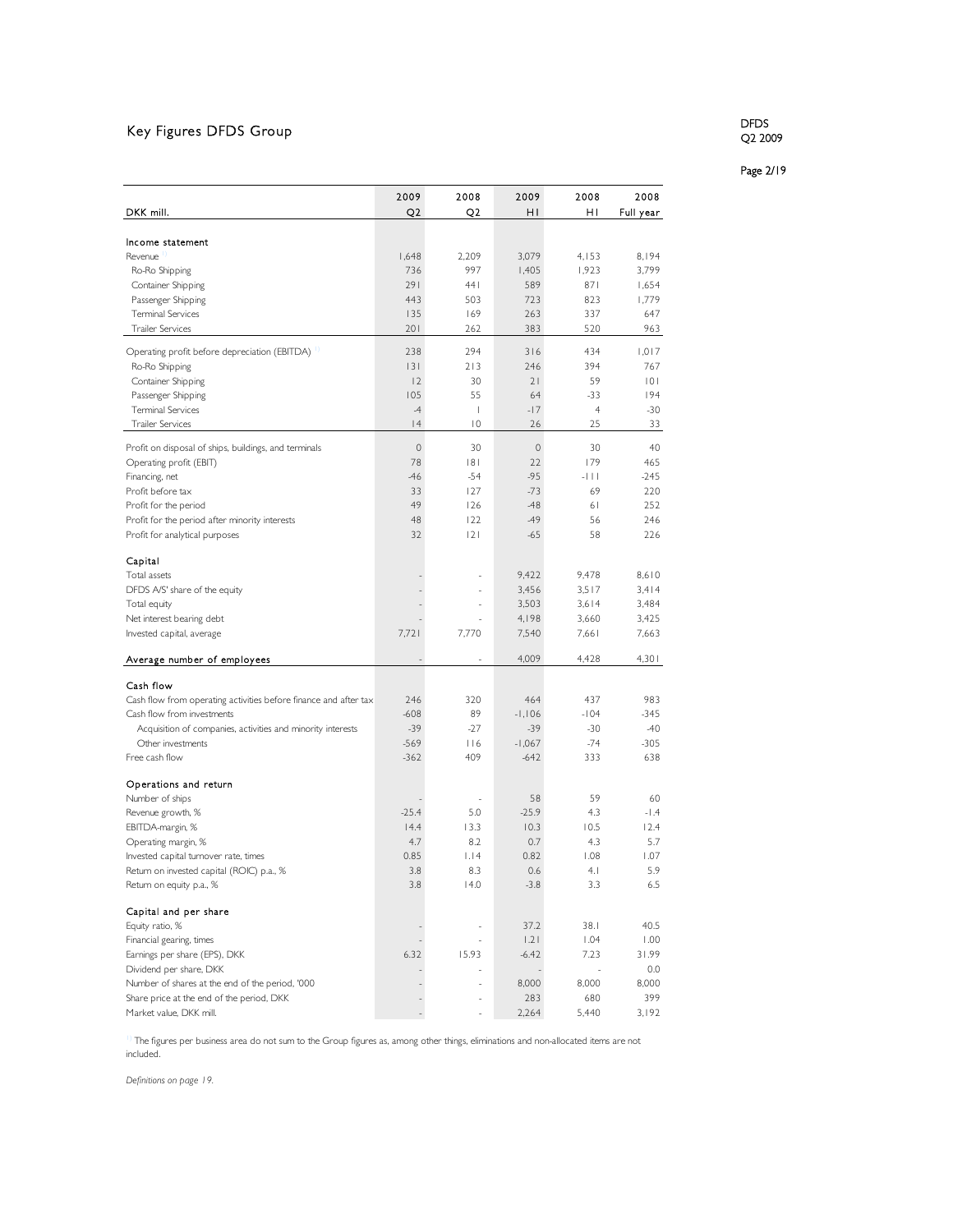#### Page 3/19

#### *Market trends*

The activity level in the Northern European sea-based transport sector was stabilised in Q2, as the rate of decline in freight volumes eased off. Cargo volumes were reduced by 15–20% in most market areas in Q2, compared with 20–25% in Q1.

A common denominator for the various sectors of the freight market is overcapacity as tonnage only to a limited extent can be transferred to other regions or markets due to the global reach of lower activity. This has increased the supply of tonnage on the charter market and caused tonnage to be laid up. Overcapacity in turn puts pressure on rates and ticket prices, although it varies between markets.

Despite the fact that the market stabilised in Q2, visibility is still low and there are no clear indicators of the level of growth for the rest of the year.

The performance of the passenger market in Q2 confirmed that, on the whole, this area is less affected by the slowdown in economic growth, although there are large variations between markets.

#### *Annual savings of DKK 100 million from 2010 onwards*

Since the first half-year in 2008, operations have been significantly adapted in response to changing market conditions. These initiatives have included:

- Capacity reduction of the route network
- Optimisation of bunker consumption
- Changes to/closure of routes
- Renegotiation of industrial agreements
- Adapting the organisation
- Sales initiatives

This process of adaptation will continue, and more significant changes are expected to be implemented in H2 2009.

In addition to the ongoing process of adaptation, "Project Light Ship" was launched in May 2009. The objective of the project is to further improve DFDS' competitiveness by streamlining ship operations. Savings of DKK 100 million p.a. are expected from 2010 onwards. The project covers the following work streams:

- Staffing
- Bunker optimisation
- Port turnaround
- Maintenance
- Purchasing and supplies
- Management systems

Smaller savings are also expected to be achieved in 2009. However, H2 will mainly be used to plan and implement changes in business practices and processes in order to ensure that the expected savings are achieved in 2010.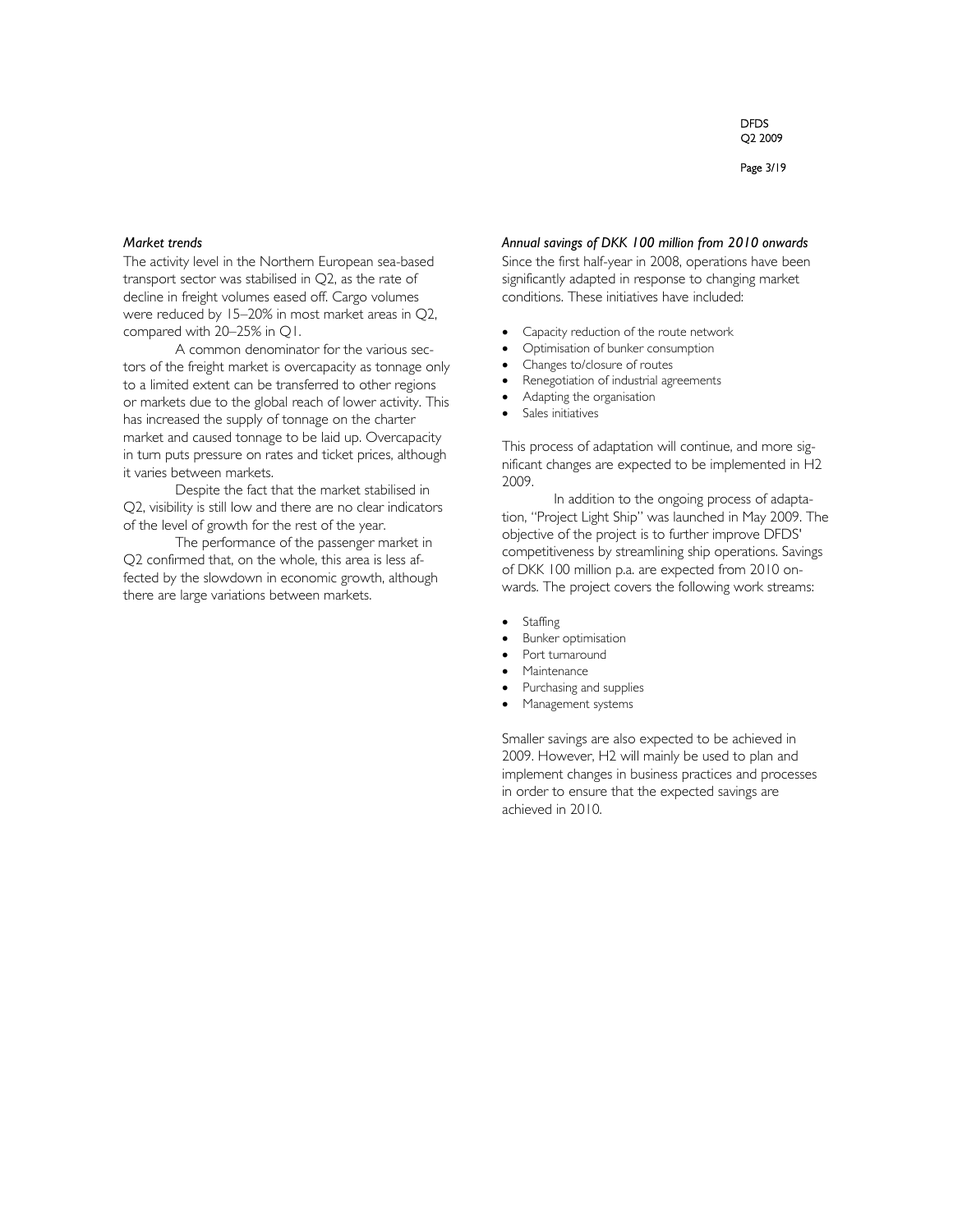#### Page 4/19

#### *Quarterly accounts and expectations*

#### *Revenue*

Group revenue for Q2 was reduced by 25% to DKK 1,648 million. Adjusted for bunker surcharges, revenue was reduced by 20%.

#### Revenue

| DKK mill.                | O208   | Q209   | Change, % |
|--------------------------|--------|--------|-----------|
| Ro-Ro Shipping           | 997    | 736    | $-26$     |
| Container Shipping       | 441    | 791    | $-34$     |
| Passenger Shipping       | 503    | 443    | $-12$     |
| <b>Terminal Services</b> | 169    | 135    | $-20$     |
| <b>Trailer Services</b>  | 262    | 201    | $-23$     |
| Tramp (non-recurring)    | 1.5    | 0      | $-100$    |
| Eliminations etc.        | $-178$ | $-158$ | -11       |
| <b>DFDS Group</b>        | 2.209  | 1.648  | -25       |

Revenue in the four freight-oriented business areas was also in Q2 impacted by lower levels of activity in the freight market. Moreover, Ro-Ro Shipping's revenue in particular was affected by reduced income from bunker surcharges. Adjusted for this, revenue in Ro-Ro Shipping was reduced by 16%.

Passenger Shipping's revenue was reduced by 12% in Q2. Adjusted for the closure of the Bergen route in September 2008, revenue was down 4%.

### *Operating profit before depreciation (EBITDA)*

Group EBITDA for Q2 was DKK 238 million, a reduction of 19% with profit improvement in Passenger Shipping and Trailer Services and lower profits in the other three continuing business areas.

The Group's EBITDA margin for Q2 rose to 14.4%, from 13.3% in Q2 2008.

#### Operating profit before depreciation (EBITDA)

| DKK mill.                | O208  | Q209     | Change, % |
|--------------------------|-------|----------|-----------|
| Ro-Ro Shipping           | 213   | 3        | $-38$     |
| Container Shipping       | 30    | 2        | $-60$     |
| Passenger Shipping       | 55    | 105      | 91        |
| <b>Terminal Services</b> |       | $-4$     | n.a.      |
| <b>Trailer Services</b>  | 10    | 4        | 40        |
| Tramp (non-recurring)    | 3     | $\Omega$ | $-100$    |
| Non-allocated items      | $-18$ | $-20$    | -11       |
| <b>DFDS Group</b>        | 294   | 238      | -19       |

The improved financial performance in Passenger Shipping was due to lower bunker costs and to operational changes following the implementation of the improvement plan in 2008. Restructuring costs associated with this plan amounted to DKK 25 million in Q2 2008.

Trailer Services improved financial performance in Q2 on the back of implemented operational changes in the area's Belgian company.

The reduced financial performance in the three other freight-oriented business areas was primarily due to lower volumes and lower capacity utilisation.



## *Margins, depreciation and write-downs, and operating profit (EBIT)*

Depreciation in Q2 2009 was on a level with the same period last year. A passenger ship held for sale was written down to market value by DKK 18 million in Q2.

EBIT for Q2 was DKK 78 million, a reduction of 57%. Adjusted for one-off items regarding profits from sale of assets in 2008 and the aforementioned writedown, EBIT was reduced by 36% in Q2.

#### Profits on disposals and depreciation, Group

| O208   | O209   | Change |
|--------|--------|--------|
| 294    | 238    | $-56$  |
|        |        |        |
| 30     | Ω      | -30    |
| $-145$ | $-144$ |        |
| Ω      | $-18$  | -18    |
|        |        |        |
| l 8 I  | 78     | -103   |
|        |        |        |

#### *Financing*

The net cost of financing in Q2 was reduced by DKK 8 million to DKK 46 million. A reduction of DKK 8 million in net interest expenses was achieved in Q2 as a result of lower interest rates and a higher proportion of shortterm debt. A net income from currency adjustments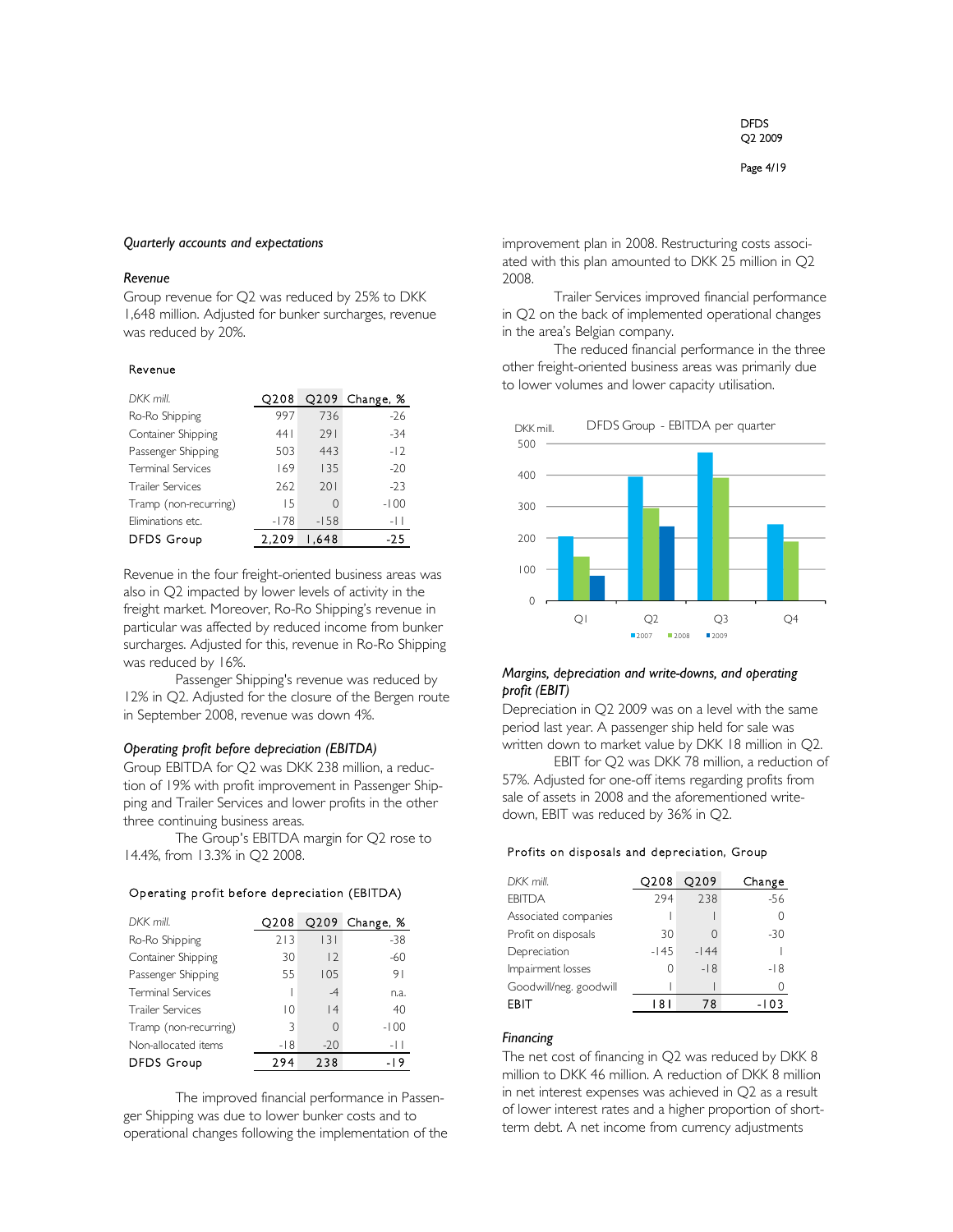Page 5/19

accounted for a DKK 5 million positive deviation compared to the same period last year. Other items, including a dividend received in 2008, accounted for a negative deviation of DKK 4 million.

## Finance, net, Group

| DKK mill.              | O208 | O <sub>2</sub> 09 | Change |
|------------------------|------|-------------------|--------|
| Interest, net          | -49  |                   |        |
| Financial gains/losses | -3   |                   |        |
| Other items            | $-2$ |                   |        |
| Total                  |      |                   |        |

## *Pre-tax profit*

Pre-tax profit for Q2 2009 was DKK 33 million including a DKK 18 million impairment on a passenger ship. Adjusted for impairment, pre-tax profit was DKK 51 million. By comparison, pre-tax profit for Q2 2008 was DKK 121 million, adjusted for one-off items related to restructuring activities in Passenger Shipping and profit from sale of assets. Adjusted pre-tax profit was thus 58% lower than in 2008.

## *Balance sheet and investments*

Total assets at the end of Q2 amounted to DKK 9.4 billion, an increase of 9% or DKK 0.8 billion compared to the end of 2008. The increase was primarily due to the addition of two ro-ro ships in Q1 and one ro-pax ship in Q2.

## *Invested capital and ROIC*

Average invested capital amounted to DKK 7.7 billion in Q2, an increase of 5% compared to Q1. This was due to the addition of a ro-pax ship in Q2.

Return on invested capital in Q2 was 3.8%, a decrease of 4.5% compared to the same period in 2008.

## *Profit forecast for 2009*

As a result of a continued extraordinary low level of predictability regarding the macro-economic outlook for the rest of 2009, the profit forecast is still subject to a significant degree of uncertainty.

- Revenue for the full year is still expected to be reduced by about 20% as a result of lower volumes and lower revenue from bunker surcharges
- Operating profit before depreciation (EBITDA) is also still expected to be approximately 20% lower than in 2008
- Investments are expected to be around DKK 1.3 billion corresponding to the original forecast as a sales contract for a passenger ship announced in the Q1 report was subsequently cancelled
- Pre-tax profit, on this background, is still expected to be around zero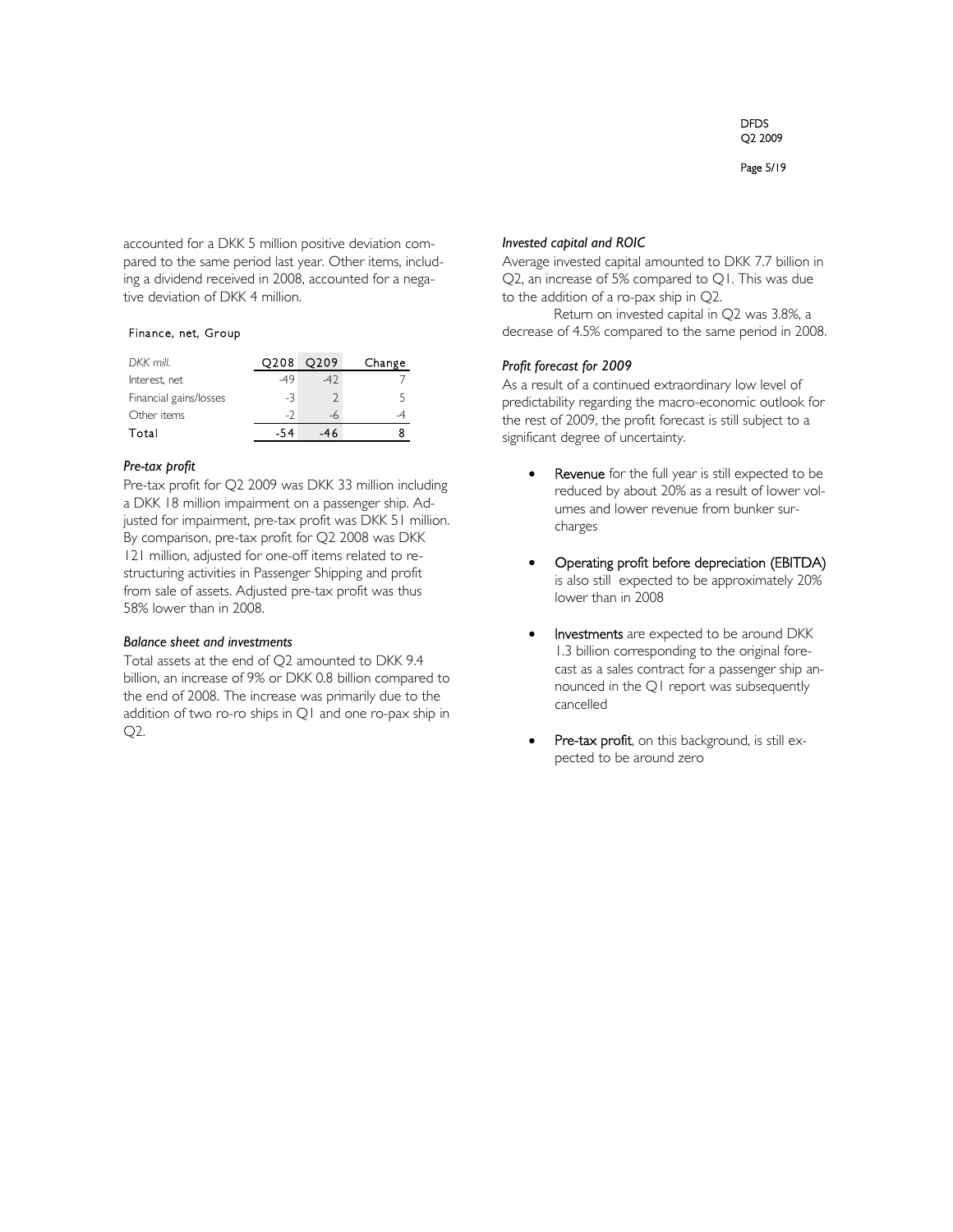## Ro-Ro Shipping

*Ro-Ro Shipping operates a route network based on ro-ro and ro-pax tonnage in the North Sea and Baltic Sea. The main customer groups consist of haulage and freight companies, and manufacturers of heavy industrial goods.* 

|                                               |         |                | 2008           |       |           | 2009         |                | 2009      | 2008           |
|-----------------------------------------------|---------|----------------|----------------|-------|-----------|--------------|----------------|-----------|----------------|
| DKK mill.                                     | QI      | Q <sub>2</sub> | Q3             | Q4    | Full year | QI           | Q <sub>2</sub> | ΗI        | HI             |
| Revenue                                       | 926     | 997            | 1.009          | 867   | 3,799     | 669          | 736            | .405      | 1.923          |
| Operating profit before depreciation (EBITDA) | 8       | 213            | 202            | 7     | 767       | 115          | 3              | 246       | 394            |
| Sale of assets                                | $\circ$ |                |                |       |           | $\mathbf{0}$ |                | $\Omega$  | $\overline{7}$ |
| Depreciation                                  | $-60$   | $-63$          | $-64$          | $-51$ | $-238$    | $-61$        | $-67$          | $-128$    | $-123$         |
| Operating profit (EBIT)                       | 2       | 157            | 4              | 2     | 540       | 54           | 64             | $ $ $ $ 8 | 278            |
| Operating profit margin (EBIT), %             | 13.1    | 15.7           | 14.0           | 4.0   | 14.2      | 8.1          | 8.7            | 8.4       | 14.5           |
| Invested capital, average                     | 4,435   | 4,486          | 4,472          | 4,354 | 4,409     | 4.381        | 4.782          | 4,598     | 4,467          |
| Return on invested capital (ROIC) p.a., %     | 10.9    | 2.             | 12.4           | 10.9  | 11.9      | 4.7          | 4.9            | 4.7       | 10.9           |
| Lanemetres, '000                              | $2,6$   | 2,663          | 2.474          | 2,269 | 10,017    | 2,139        | 2,274          | 4.413     | 5,274          |
| Passengers (Baltic Sea), '000                 | 45      | 58             | 8 <sup>1</sup> | 40    | 224       | 63           | 94             | 157       | 103            |

## *Market trends*

The freight market stabilised in Q2 due to a slowdown in the rate of negative market growth. Following a Q1 characterised by production holidays and the running down of stocks, industrial production recovered somewhat in Q2. It is still uncertain whether this signifies a sustainable trend or a temporary market adjustment.

Freight rates continue to be under pressure due to lower capacity utilisation in the market.

#### *Activity trends*

The number of lane metres transported in Q2 was 15% lower than during the same period last year. As such, the slowdown in market growth was an improvement on Q1, when the reduction was 18%.

Volumes were reduced across the North Sea and Baltic Sea, although the rate of negative market growth has slowed down. In virtually all markets, competition has intensified as a result of lower demand.

In all parts of the route network, the focus is on sales activities with the aim of increasing volumes and

optimising pricing. Another focus area is on reducing costs for agency work, stevedoring and port calls.

In Q2, a new ro-pax vessel was deployed on the route between Kiel and Klaipeda (DFDS LISCO Line) and a newer ro-pax ship from this route was transferred to the Karlshamn–Klaipeda route (ScanBridge). At the end of July, one older ro-pax ship was laid up.

## *Financial performance*

Revenue for Q2 was reduced by 26% to DKK 736 million. Adjusted for bunker surcharges, this reduction was 16%. The chartering out of surplus tonnage had a positive impact on revenue.

Operating profit before depreciation (EBITDA) for Q2 was reduced by 39% to DKK 131 million, largely as a result of lower volumes, lower rates and lower capacity utilisation.

Return on invested capital in Q2 was 4.9% (12.1%) p.a.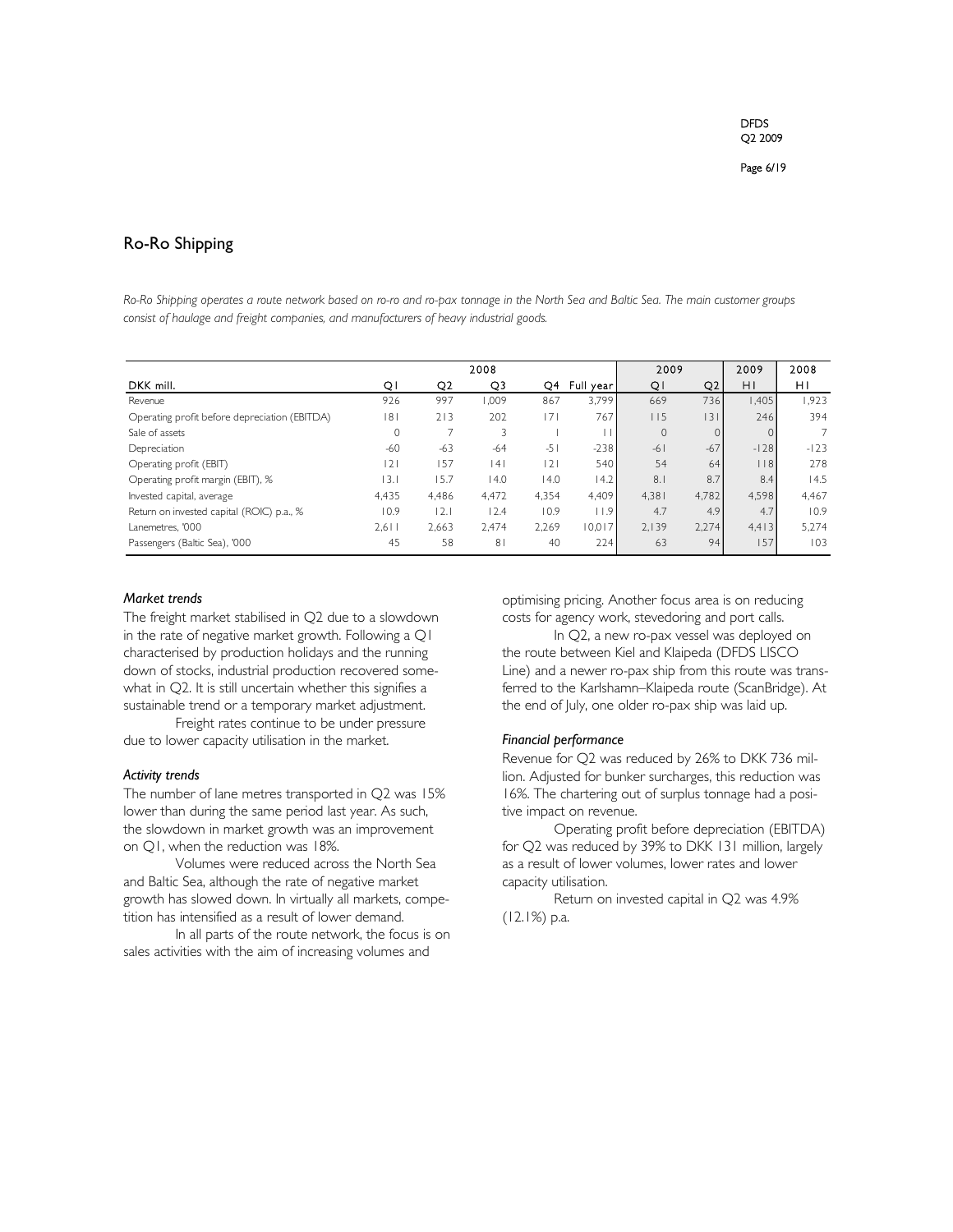## Container Shipping

Container Shipping consists of route networks based on lo-lo tonnage in the North Sea, the Irish Sea and the north of Spain. The main customer *groups are importers, exporters and manufacturers of heavy industrial goods.* 

|                                               |       |               | 2008  |                |           | 2009   |        | 2009   | 2008    |
|-----------------------------------------------|-------|---------------|-------|----------------|-----------|--------|--------|--------|---------|
| DKK mill.                                     | Q.    | Q2            | Q3    | Q4             | Full year | QI     | Q2     | ΗI     | HI      |
| Revenue                                       | 430   | 44            | 424   | 359            | 1,654     | 298    | 291    | 589    | 871     |
| Operating profit before depreciation (EBITDA) | 29    | 30            | 31    |                | 101       | 9      | 2      |        | 59      |
| Associates                                    |       | $-1$          |       | $\overline{a}$ |           | 0      |        |        | $\circ$ |
| Depreciation                                  | $-21$ | $-21$         | $-19$ | $-58$          | $-119$    | $-16$  | $-16$  | $-32$  | $-42$   |
| Operating profit (EBIT)                       | 9     | 8             | 13    | $-48$          | $-18$     | $-7$   | $-3$   | $-10$  | 17      |
| Operating profit margin (EBIT), %             | 2.1   | $\mathbf{.8}$ | 3.1   | $-13.4$        | $-1.1$    | $-2.3$ | $-1.0$ | $-1.7$ | 2.0     |
| Invested capital, average                     | 935   | 916           | 907   | 805            | 880       | 749    | 763    | 747    | 920     |
| Return on invested capital (ROIC) p.a., %     | 3.7   | 3.5           | 5.1   | $-22.9$        | $-1.9$    | $-3.4$ | $-1.6$ | $-2.5$ | 3.4     |
| Tons. '000                                    | 642   | 631           | 622   | 551            | 2.446     | 450    | 425    | 875    | .273    |
| Containers, '000                              | 27    | 30            | 28    | 24             | 109       | 20     | 9      | 39     | 57      |

#### *Market trends*

The economic slow-down has resulted in ongoing low levels of activity on Container Shipping's key markets – Ireland, England and Norway. The bulk market was also considerably weaker.

Despite the slowdown in the rate of negative market growth, freight rates remain under pressure due to tonnage overcapacity.

#### *Activity trends*

For the activities based in Norway (DFDS Lys Line) the activity level was reduced for the industrial logistics activities, in particular due to lower paper volumes to Spain. In H2 these activities will be adjusted including return of tonnage. The remaining activities in the network achieved some improvement in financial performance in Q2, which can be attributed to previously implemented adjustments.

The result for charter activities in the bulk market was significantly lower in Q2 due to exceptionally

low freight rates. The majority of the loss-making charter contracts are expected to be phased out in H2.

Activities between Ireland and the Continent and Spain stabilised further following the re-negotiation of charter agreements in Q1 2009.

## *Financial performance*

Revenue for Q2 was reduced by 34% to DKK 291 million as a result of reduced capacity, lower volumes and lower rates in all areas of activity.

Operating profit before depreciation (EBITDA) for Q2 was reduced by 60% to DKK 12 million. More or less all of this reduction can be attributed to chartering activities, as a result of the significant weakening of the charter market compared to Q2 2008. Financial performance improved on DFDS Container Line's activities between Ireland and the Continent as a result of the adjustments made.

Return on invested capital in Q2 was -1.6% (3.5%) p.a.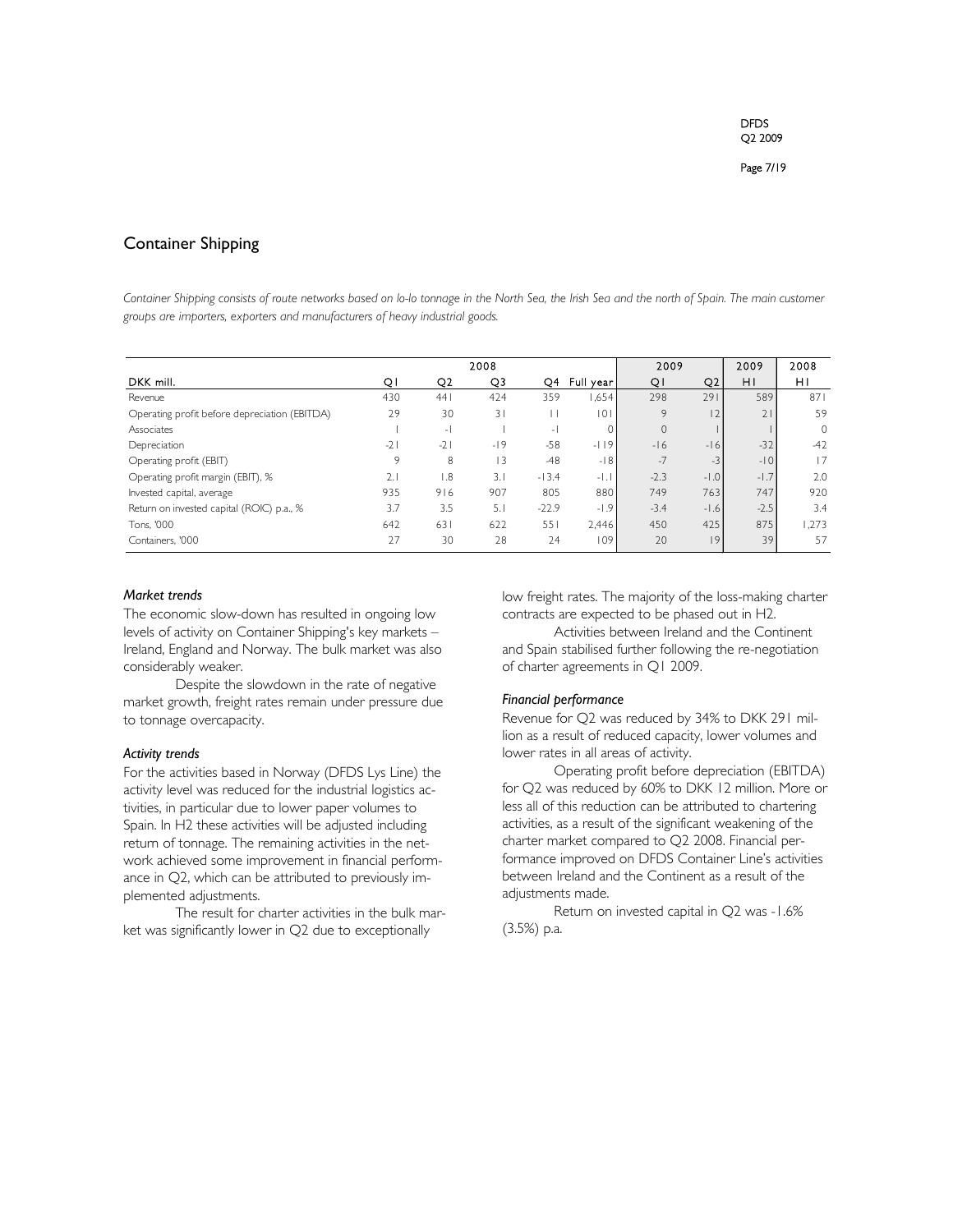## Passenger Shipping

Passenger Shipping operates passenger routes based on cruise-ferry tonnage in the North Sea and Kattegat/Skagerrak. The most important *customer groups are passengers with their own cars, Mini Cruise passengers, conferences and tour operators. In addition, DFDS Canal Tours operates tours around the canals of Copenhagen.* 

|                                               |         |       | 2008  |         |            | 2009         |       | 2009     | 2008    |
|-----------------------------------------------|---------|-------|-------|---------|------------|--------------|-------|----------|---------|
| DKK mill.                                     | QI      | Q2    | Q3    | O4      | Full yearl | QI           | Q2    | H1       | HI      |
| Revenue                                       | 320     | 503   | 602   | 354     | 1,779      | 280          | 443   | 723      | 823     |
| Operating profit before depreciation (EBITDA) | $-88$   | 55    | 164   | 63      | 94         | $-4$         | 105   | 64       | $-33$   |
| Sale of assets                                | $\circ$ |       | 0     | $\circ$ |            | $\mathbf{0}$ |       | $\Omega$ |         |
| Depreciation                                  | $-47$   | $-46$ | $-44$ | $-43$   | $-180$     | $-44$        | $-62$ | $-106$   | $-93$   |
| Operating profit (EBIT)                       | $-135$  | 10    | 120   | 20      | ۱5         | $-85$        | 43    | $-42$    | $-125$  |
| Operating profit margin (EBIT), %             | $-42.2$ | 2.0   | 19.9  | 5.6     | 0.8        | $-30.4$      | 9.7   | $-5.8$   | $-15.2$ |
| Invested capital, average                     | 084.1   | .767  | 1.750 | 1.782   | 1.794      | 1,758        | .693  | 1.725    | 1,726   |
| Return on invested capital (ROIC) p.a., %     | $-29.3$ | 9. ا  | 26.5  | 4.4     | 0.8        | $-18.2$      | 9.6   | $-4.5$   | $-12.3$ |
| Passengers, '000                              | 271     | 390   | 462   | 289     | 1.412      | 249          | 368   | 6 7      | 661     |

#### *Market trends*

The economic slowdown has had a negative impact on the travel market throughout Northern Europe. This general trend is balanced in some market areas by an increase in mini-breaks, as longer and more expensive trips are being replaced to some extent by shorter breaks, including travels in own cars.

#### *Activity trends*

The number of passengers in Q2 was 7% higher, adjusted for the closure of the Bergen route in early September 2008.

On the Oslo route, passenger numbers were on the same level as 2008. The number of overseas and conference passengers was lower, but this was offset by other segments with a lower average revenue per passenger. Revenue on the route was therefore reduced, although this was offset by higher margins from onboard sales, more efficient ship operations and lower bunker costs.

The number of passengers on the Amsterdam route rose by 14%. Revenue per passenger was reduced as a result of primarily the weakening of the pound sterling. However, the route improved its financial performance significantly due to increased volumes, higher margins on onboard sales and lower bunker costs.

The number of passengers on the Esbjerg route rose by 24% due to a more departures and an increase in the number of passengers per sailing. The route's result for passenger activities was transferred from Ro-Ro Shipping to Passenger Shipping at the start of 2009. Previously, Passenger Shipping received a commission on sales activities.

#### *Financial performance*

Revenue for Q2 was DKK 443 million, a reduction of 12% compared to the same period last year. Adjusted for the closure of the Bergen route, revenue was reduced by 4%.

Operating profit before depreciation (EBITDA) for Q2 was up 91% at DKK 105 million, an improvement of DKK 50 million. The improved financial performance in Passenger Shipping was achieved as a result of lower bunker costs and operational adaptations following the implementation of the improvement plan in 2008. Associated restructuring costs amounted to DKK 25 million in Q2 2008.

Return on invested capital in Q2 was 9.6% (1.9%) p.a.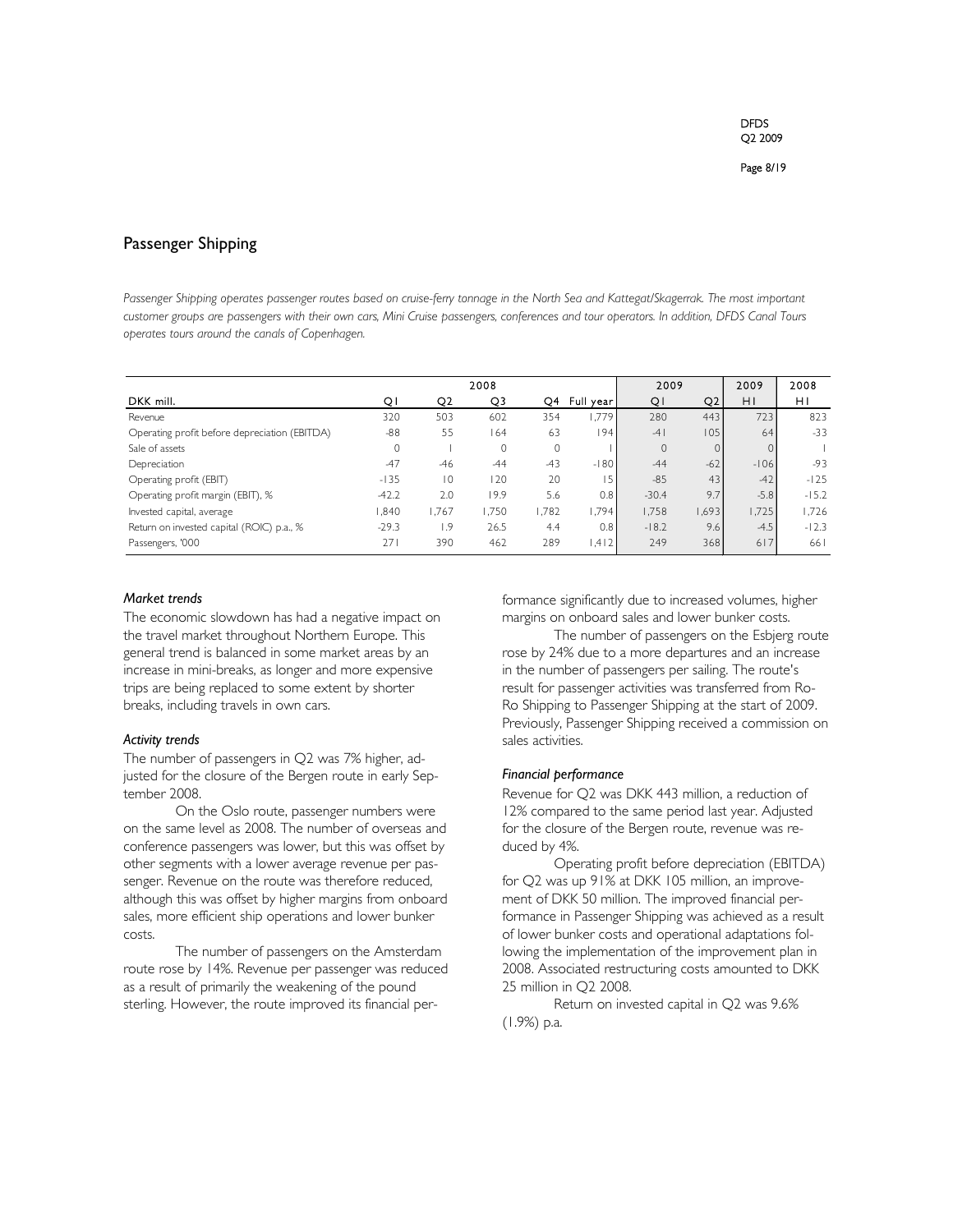## Terminal Services

*Terminal Services operates its own terminals in Denmark, England, the Netherlands and Norway, which mainly process unit loads, e.g. trailers, containers, automobiles and industrial goods. Some terminals also process passengers.* 

|                                               |        |              | 2008         |         |           | 2009     |          | 2009    | 2008           |
|-----------------------------------------------|--------|--------------|--------------|---------|-----------|----------|----------|---------|----------------|
| DKK mill.                                     | Q١     | Q2           | Q3           | O4.     | Full year | QI       | Q2       | HI      | ΗI             |
| Revenue                                       | 168    | 169          | 166          | 44      | 647       | 128      | l 35     | 263     | 337            |
| Operating profit before depreciation (EBITDA) |        |              | $\mathbf{0}$ | $-34$   | $-30$     | $-13$    | $-4$     | $-17$   | $\overline{4}$ |
| Associates                                    |        | $\mathbf{0}$ | $\mathbf 0$  |         |           | $\Omega$ | $\Omega$ |         | $\circ$        |
| Sale of assets                                |        | $\mathbf{0}$ | $\Omega$     |         |           | $\Omega$ |          |         | $\circ$        |
| Depreciation                                  | -6     | $-6$         | $-5$         | -6      | $-23$     | $-5$     | $-6$     | $-1$    | $-12$          |
| Operating profit (EBIT)                       | $-3$   | $-5$         | $-5$         | $-39$   | $-52$     | $-18$    | $-10$    | $-28$   | $-8$           |
| Operating profit margin (EBIT), %             | $-1.8$ | $-3.0$       | $-3.0$       | $-27.1$ | $-8.0$    | $-14.1$  | $-7.4$   | $-10.6$ | $-2.4$         |
| Invested capital, average                     | 419    | 408          | 401          | 356     | 391       | 314      | 321      | 320     | 407            |
| Return on invested capital (ROIC) p.a., %     | $-2.7$ | $-4.3$       | $-4.6$       | $-43.5$ | $-13.0$   | $-22.1$  | $-11.7$  | $-16.6$ | $-3.3$         |
| Tons. '000                                    | 4.543  | 4.199        | 4,033        | 3,656   | 16.431    | 3.246    | 3,356    | 6,602   | 8.742          |

#### *Market trends*

As a result of a high proportion of internal revenue, primarily from Ro-Ro Shipping but also from Container Shipping, the overall market trend closely reflects trends in those business areas. The market for third-party volumes was somewhat depressed in Q2.

## *Activity trends*

All terminals were affected by lower volumes on DFDS' own routes in Q2, as well as by lower third-party volumes. The decline in volumes at the DFDS Multi Terminal in Rotterdam was partially offset by greater activity in break bulk.

Operations at the DFDS Nordic Terminal in Immingham were streamlined as a result of projects launched in 2008 and the further rationalisation of operations in Q1. However, the effects of this were overshadowed by lower capacity utilisation. The cost of business rates for DFDS Nordic Terminal were factored into invoicing in Q2.

## *Financial performance*

Revenue for Q2 was DKK 135 million, 20% lower than the same period last year. The reduction can primarily be attributed to lower volumes on DFDS's own routes and the weakening of the GBP.

Operating loss before depreciation (EBITDA) for Q2 was DKK -4 million. The reduction of DKK 5 million is attributed to lower volumes at all terminals.

Return on invested capital in Q2 was -11.7% (-4.3%) p.a.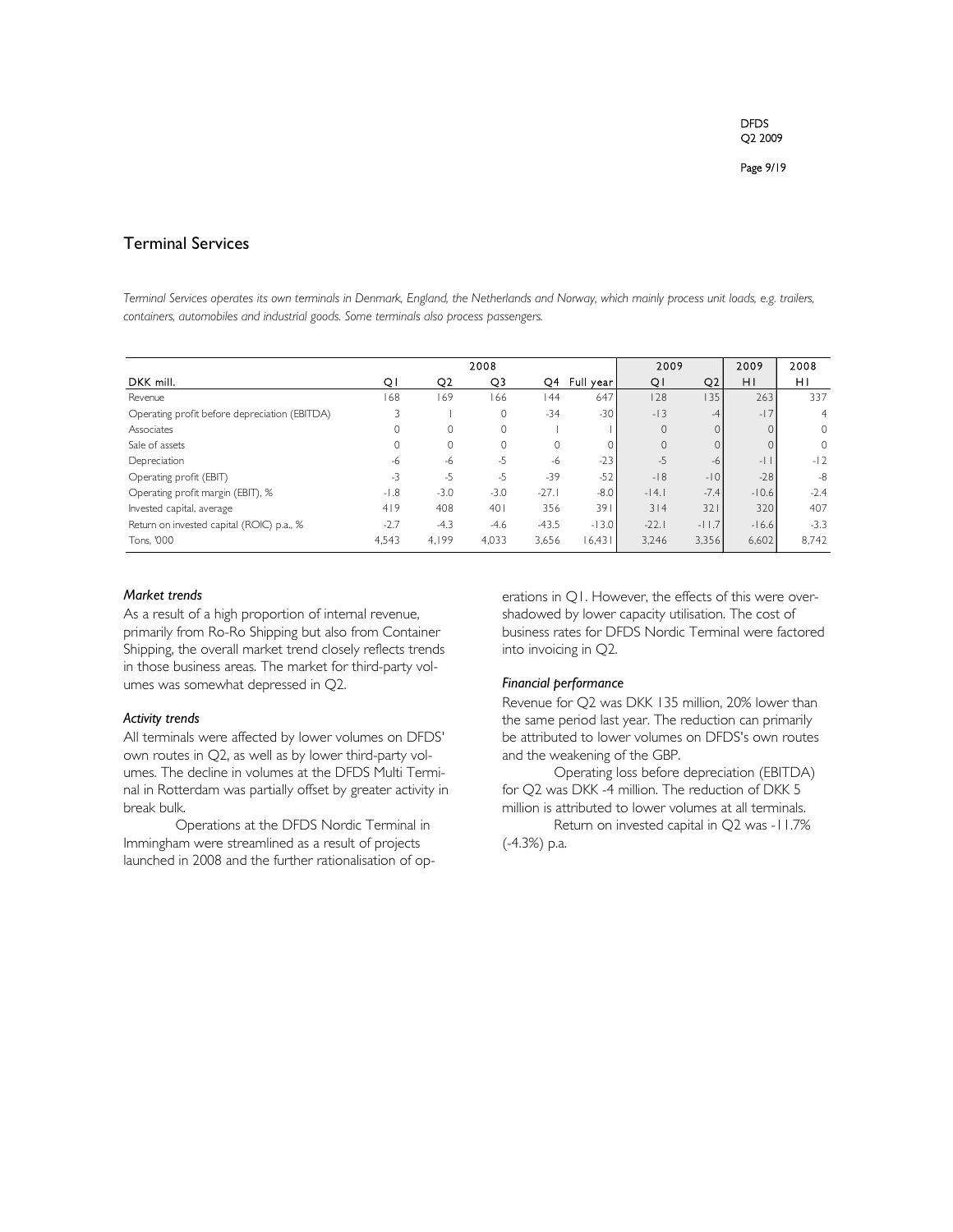## Trailer Services

*Trailer Services operates trailer companies in Norway, Sweden, Denmark, Finland, Germany, Belgium, the Netherlands, Great Britain and Ireland,*  which primarily service the market by providing transport solutions for full loads using DFDS's route network.

|                                               | 2008 |                |        |        |            | 2009 |      | 2009           | 2008           |
|-----------------------------------------------|------|----------------|--------|--------|------------|------|------|----------------|----------------|
| DKK mill.                                     | Q١   | Q2             | Q3     | Q4     | Full year! | QI   | Q2   | ΗI             | ΗI             |
| Revenue                                       | 258  | 262            | 230    | 213    | 963        | 182  | 201  | 383            | 520            |
| Operating profit before depreciation (EBITDA) | 15   | $\overline{0}$ |        |        | 33         | 2    | 4    | 26             | 25             |
| Depreciation                                  | -8   | $-7$           | $-7$   | -6     | $-28$      | $-6$ | $-8$ | $-14$          | $-15$          |
| Operating profit (EBIT)                       |      |                | $-2$   | -3     |            | 6    | 6    | $\overline{2}$ | $\overline{0}$ |
| Operating profit margin (EBIT), %             | 2.7  | IJ             | $-0.9$ | $-1.4$ | 0.5        | 3.3  | 3.0  | 3.1            | 1.9            |
| Invested capital, average                     | 234  | 229            | 228    | 228    | 231        | 229  | 243  | 238            | 229            |
| Return on invested capital (ROIC) p.a., %     | 12.5 | 4.9            | $-3.7$ | $-6.8$ | ا 8. ،     | 9.7  | 8.5  | 8.9            | 8.0            |
| Shipments, '000                               | 21   | 20             |        | 16     | 741        | 16   | 17   | 33             | 4              |

## *Market trends*

Trailer Services' main markets are Sweden, Great Britain and the Continent. Activity levels declined significantly in all market areas, resulting in increased price competition. In particular, competition from Eastern European haulage contractors is rising, and contributes to a general decline in haulage costs.

#### *Activity trends*

The total number of shipments was reduced by 15% in Q2. The rate of the slowdown in market growth eased off in comparison with Q1. Lower volumes between Sweden and the UK negatively affected earnings on this corridor. However, the implemented adjustments improved performance, especially for Halléns in Belgium, but also for the smaller operations in England and Germany.

The integration of the area's activities continues. At the end of H1, the number of units in the joint trailer pool had been reduced by approximately 500.

### *Financial performance*

Revenue for Q2 was reduced by 23% to DKK 201 million as a result of lower activity levels and reduced income from diesel surcharges.

Operating profit before depreciation (EBITDA) increased by 40% to DKK 14 million due to the improvement of the EBITDA margin to 6.9% (3.8%). The majority of the increase can be attributed to the stabilisation of operations and improved financial performance by Halléns in Belgium.

Return on invested capital in Q2 was 8.5% (4.9%) p.a.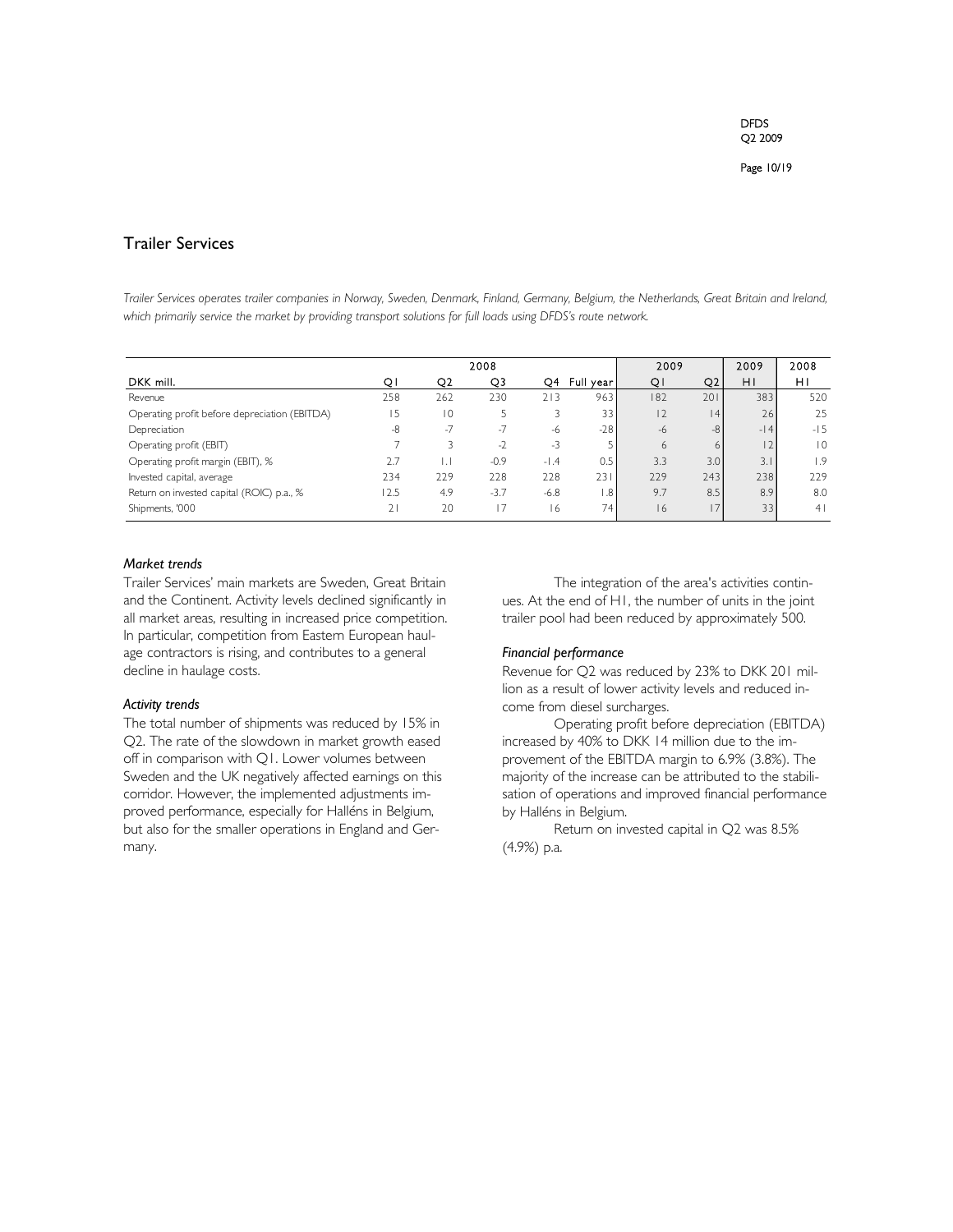Page 11/19

## Statement by the Executive Board and Board of Directors

The Board of Directors and the Executive Board have today discussed and approved the interim financial report for the period 1 January – 30 June 2009 for DFDS A/S.

The interim financial report, which has not been audited or reviewed by the company's accountant, has been prepared in accordance with IAS 34, "Presentation of Interim Financial Statements", as adopted by the EU, and in accordance with additional Danish disclosure requirements for interim financial reports for listed companies.

We consider the interim financial report to provide a true and fair view of the Group's assets, liabilities and financial position at 30 June 2009 and of the result of the Group's operations and cash flows for the period 1 January – 30 June 2009.

We also consider the management's review to contain a fair account of the development of the Group's activities and financial position, the profit for the period and of the Group's financial position as a whole as well as a description of the most significant risks and uncertainties faced by the Group.

Copenhagen, 13 August 2009

*Executive Board*

 Niels Smedegaard Torben Carlsen CEO CFO

*Board of Directors*

Bent Østergaard aan van die van die Vagn Sørensen van die Glaus Arnhild\*

Chairman Deputy Chairman

Michael Helbo\* **Michael Helbo** Jill Lauritzen Melby **Anders Moberg** Anders Moberg

Thomas Mørk\* Ingar Skaug Ingar Skaug Ingar Skaug Lene Skole

\* Employee elected board members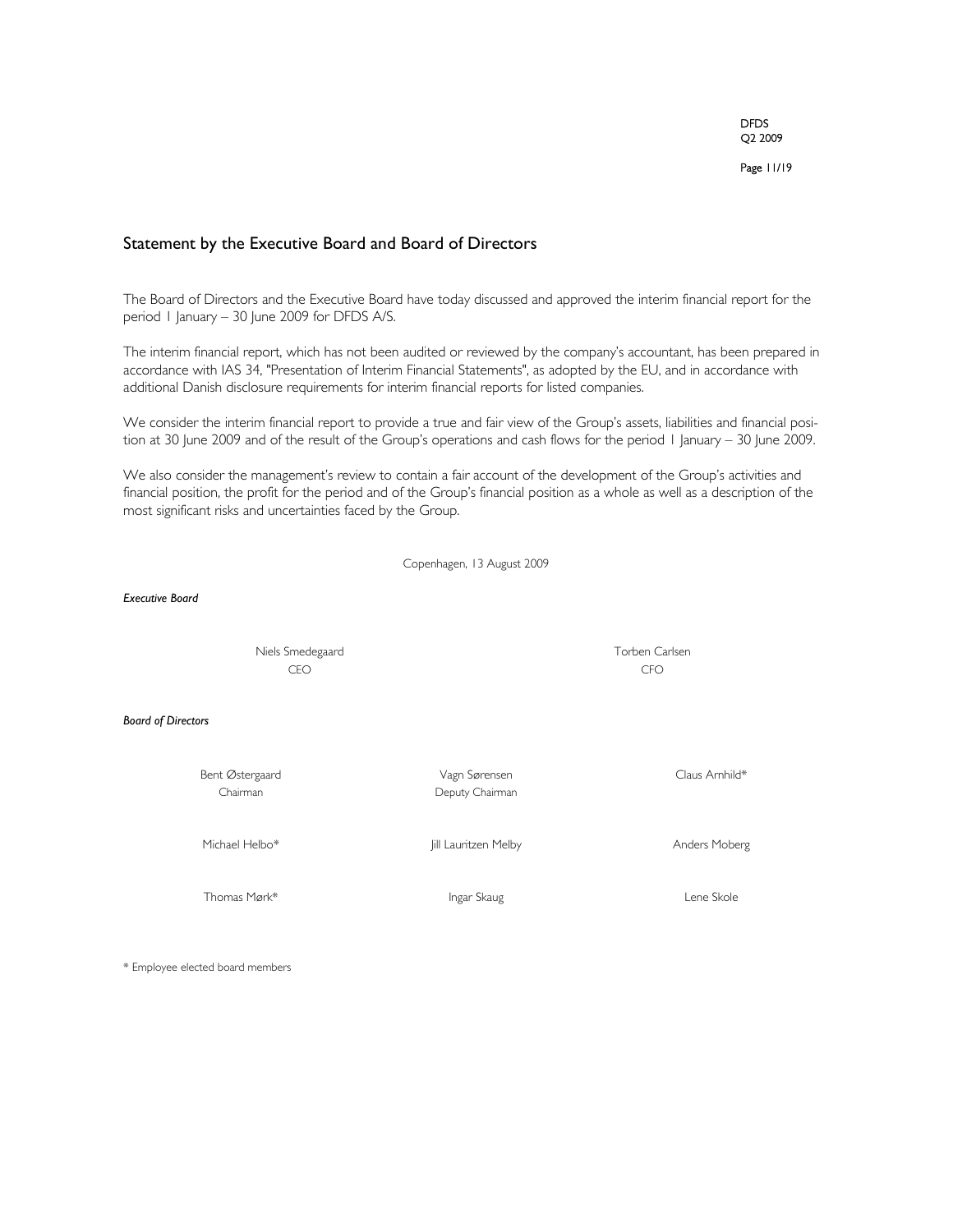# DFDS Group – Income Statement

|                                                                                            | 2009         | 2008           | 2009               | 2008         | 2008           |
|--------------------------------------------------------------------------------------------|--------------|----------------|--------------------|--------------|----------------|
| DKK mill.                                                                                  | Q2           | Q2             | ΗI                 | ΗI           | Full year      |
|                                                                                            |              |                |                    |              |                |
| Revenue                                                                                    | 1,648.3      | 2,209.1        | 3,079.0            | 4,153.2      | 8,193.6        |
|                                                                                            |              |                |                    |              |                |
| Costs:                                                                                     |              |                |                    |              |                |
| Operating costs related to ships                                                           | $-817.5$     | $-1,229.1$     | $-1,610.6$         | $-2,413.5$   | $-4,583.7$     |
| Charter hire                                                                               | $-158.3$     | $-168.5$       | $-312.1$           | $-328.1$     | $-690.3$       |
| Staff costs                                                                                | $-336.0$     | $-400.4$       | $-659.2$           | $-767.4$     | $-1,481.4$     |
| Other costs of operation, sales and administration                                         | $-98.9$      | $-116.8$       | $-181.0$           | $-210.1$     | $-420.9$       |
| Total costs                                                                                | $-1,410.7$   | $-1,914.8$     | $-2,762.9$         | $-3,719.1$   | $-7,176.3$     |
| Operating profit before depreciation (EBITDA)                                              | 237.6        | 294.3          | 316.1              | 434.I        | 1,017.3        |
| Share of profit of associates                                                              | 0.8          | 0.5            | 1.2                | 1.2          | 2.2            |
| Profit/loss on disposal of ships, buildings and terminals                                  | 0.0          | 30.4           | 0.4                | 30.4         | 39.6           |
|                                                                                            |              |                |                    |              |                |
| Depreciation and impairment                                                                |              |                |                    |              |                |
| Ships                                                                                      | $-113.8$     | $-111.0$       | $-218.7$           | $-222.8$     | $-437.0$       |
| Other fixed assets                                                                         | $-28.9$      | $-33.7$        | $-59.5$            | $-67.1$      | $-134.8$       |
| Impairment losses for ships and other non-current assets                                   | $-18.0$      | 0.0            | $-18.0$            | 0.0          | $-42.4$        |
| Value adjustment goodwill/negative goodwill                                                | 0.5          | 0.7            | 0.9                | 3.6          | 19.9           |
| Total depreciation and impairment                                                          | $-160.2$     | $-144.0$       | $-295.3$           | $-286.3$     | $-594.3$       |
|                                                                                            |              |                |                    |              |                |
| Operating profit (EBIT)                                                                    | 78.2         | 181.2          | 22.4               | 179.4        | 464.8          |
| Financial income                                                                           | 1.3          | 6.8            | 9.0                | 12.3         | 32.6           |
| Financial expenses                                                                         | $-46.9$      | $-60.8$        | $-104.0$           | $-122.9$     | $-277.6$       |
|                                                                                            |              |                |                    |              |                |
| Profit before tax                                                                          | 32.6         | 127.2          | $-72.6$            | 68.8         | 219.8          |
| Tax on profit                                                                              | 16.4         | $-1.6$         | 24.5               | $-8.3$       | 32.2           |
|                                                                                            |              |                |                    |              |                |
| Profit for the period                                                                      | 49.0         | 125.6          | $-48.1$            | 60.5         | 252.0          |
|                                                                                            |              |                |                    |              |                |
| Attributable to:                                                                           |              |                |                    |              |                |
| Equity holders of DFDS A/S                                                                 | 48.4         | 122.4          | $-49.2$            | 55.5         | 245.5          |
| Minority interests                                                                         | 0.6          | 3.2            | IJ.                | 5.0          | 6.5            |
|                                                                                            | 49.0         | 125.6          | $-48.1$            | 60.5         | 252.0          |
|                                                                                            |              |                |                    |              |                |
| Basic earnings per share (EPS) of DKK 100<br>Diluted earnings per share (EPS-D) of DKK 100 | 6.32<br>6.32 | 15.93<br>15.88 | $-6.42$<br>$-6.42$ | 7.23<br>7.19 | 31.99<br>31.94 |
|                                                                                            |              |                |                    |              |                |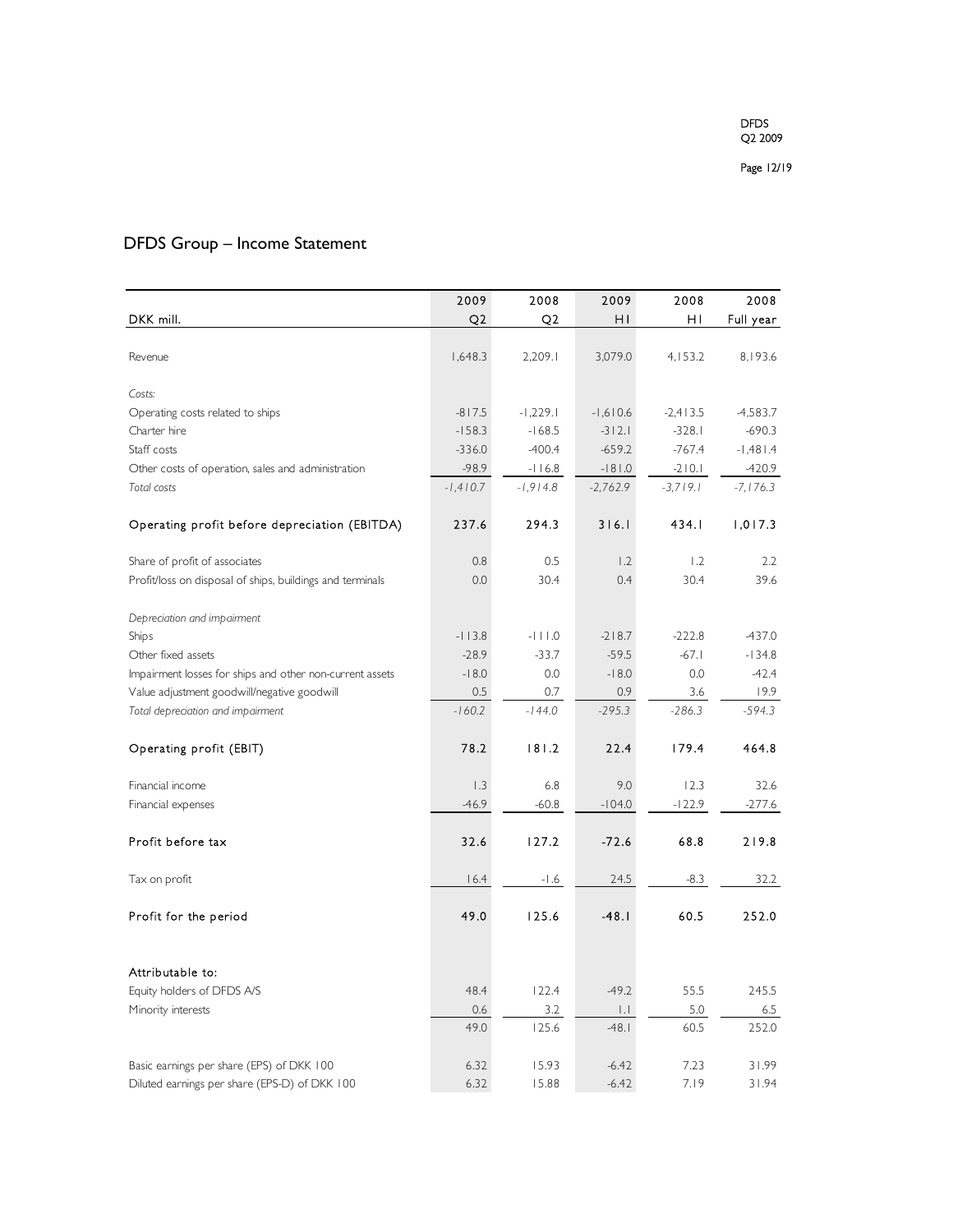# DFDS Group – Comprehensive Income

|                                                                                        | 2009           | 2008             | 2009             | 2008             | 2008      |
|----------------------------------------------------------------------------------------|----------------|------------------|------------------|------------------|-----------|
| DKK mill.                                                                              | Q <sub>2</sub> | Q2               | ΗI               | ΗI               | Full year |
|                                                                                        |                |                  |                  |                  |           |
| Profit for the period                                                                  | 49.0           | 125.6            | $-48.1$          | 60.5             | 252.0     |
|                                                                                        |                |                  |                  |                  |           |
| Other comprehensive income                                                             |                |                  |                  |                  |           |
| Value adjustment of hedging instruments                                                | 42.5           | 61.7             | 82.0             | 25.7             | $-84.1$   |
|                                                                                        |                |                  |                  |                  |           |
| Value adjustment of hedging instruments transferred to revenue                         | $-2.5$         | $\overline{1.0}$ | $-7.4$           | $\overline{0}$ . | 1.7       |
| Value adjustment of hedging instruments transferred to                                 | $-21.9$        | 8.2              | $-37.2$          | 12.9             | 6.6       |
| operating expenses<br>Value adjustment of hedging instruments transferred to financial |                |                  |                  |                  |           |
| expenses                                                                               | 6.2            | $-1.5$           | 6.2              | $-2.1$           | 0.0       |
| Tax of equity movements                                                                | 0.0            | 0.6              | 0.0              | 0.3              | 0.0       |
| Currency translation, foreign companies                                                | 5.2            | $-1.0$           | 41.8             | $-10.0$          | $-171.8$  |
| Revaluation of securities                                                              | 0.5            | $-0.9$           | 3.9              | $-0.3$           | $-8.0$    |
|                                                                                        |                |                  |                  |                  |           |
| Comprehensive income for the period                                                    | 79.0           | 193.7            | 41.2             | 88.0             | $-3.6$    |
|                                                                                        |                |                  |                  |                  |           |
|                                                                                        |                |                  |                  |                  |           |
|                                                                                        |                |                  |                  |                  |           |
| Comprehensive income for the period is attributed to                                   |                |                  |                  |                  |           |
| Equity holders of DFDS A/S                                                             | 78.4           | 190.2            | 40.2             | 82.8             | $-9.3$    |
| Minority interests                                                                     | 0.6            | 3.5              | $\overline{0}$ . | 5.2              | 5.7       |
|                                                                                        | 79.0           | 193.7            | 41.2             | 88.0             | $-3.6$    |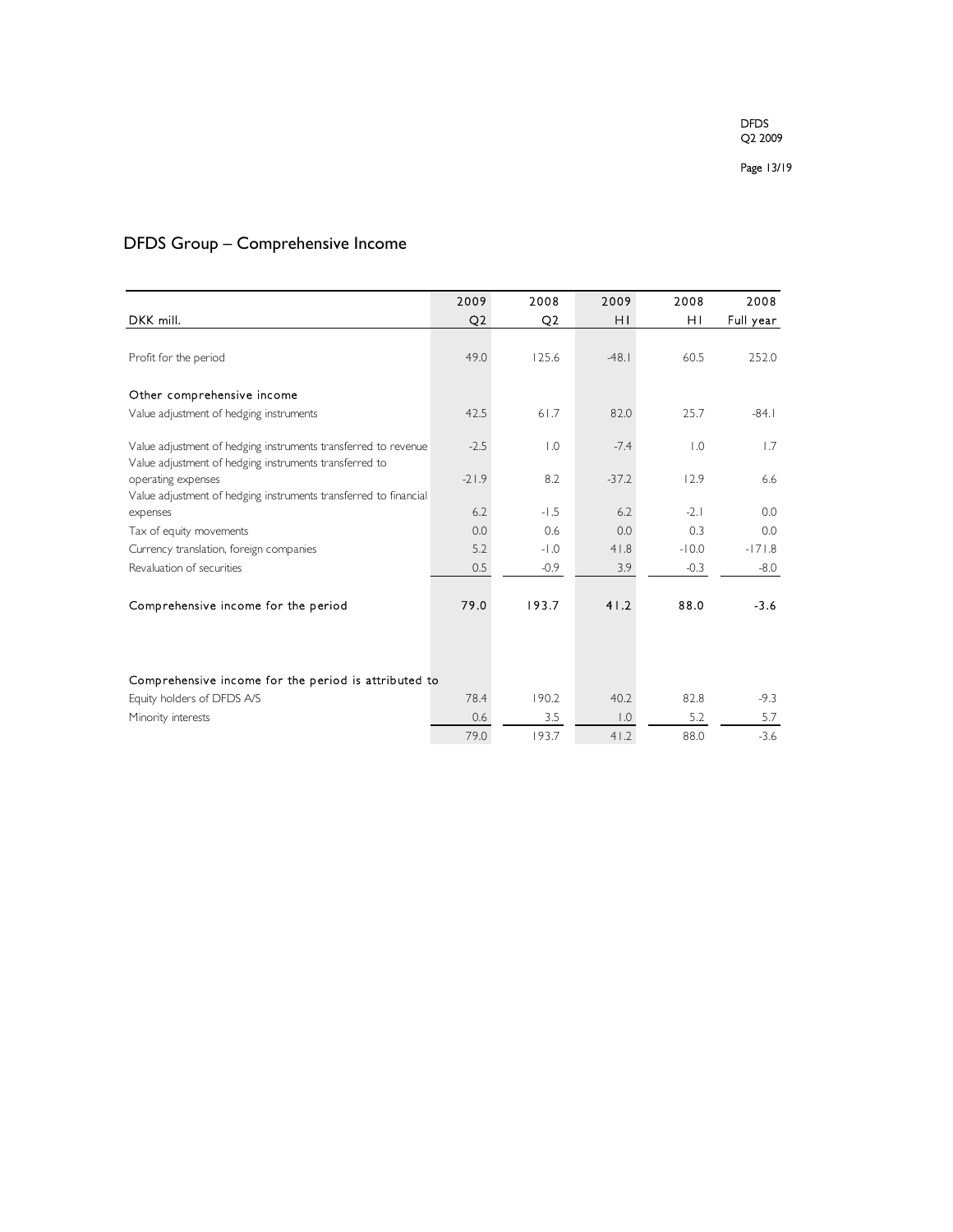Page 14/19

# DFDS Group – Balance Sheet, Assets

|                                      | 30.06.  | 30.06.  | 31.12.  |
|--------------------------------------|---------|---------|---------|
| DKK mill.                            | 2009    | 2008    | 2008    |
|                                      |         |         |         |
| Goodwill                             | 337.9   | 336.7   | 318.8   |
| Other non-current intangible assets  | 25.2    | 94.1    | 34.5    |
| Software                             | 59.3    | 35.2    | 57.9    |
| Development projects in progress     | 6.9     | 13.7    | 4.0     |
| Total non-current intangible assets  | 429.3   | 479.7   | 415.2   |
| <b>Buildings</b>                     | 76.2    | 75.2    | 76.8    |
| Terminals                            | 297.0   | 325.2   | 283.0   |
| Ships                                | 6,529.4 | 6,058.2 | 5,663.5 |
| Equipment, etc.                      | 320.9   | 268.0   | 293.6   |
| Work in progress and prepayments     | 199.4   | 171.7   | 236.9   |
| Total non-current tangible assets    | 7,422.9 | 6,898.3 | 6,553.8 |
|                                      |         |         |         |
| Investments in associates            | 5.2     | 5.2     | 5.1     |
| Receivables                          | 28.6    | 3.0     | 27.6    |
| Securities                           | 29.4    | 32.5    | 24.6    |
| Deferred tax assets                  | 104.3   | 71.6    | 73.0    |
| Total other non-current assets       | 167.5   | 112.3   | 130.3   |
| Total non-current assets             | 8,019.7 | 7,490.3 | 7.099.3 |
| Inventories                          | 80.9    | 103.7   | 79.6    |
| Trade receivables                    | 715.4   | 1,053.6 | 741.3   |
| Amounts owed by associates           | 2.9     | 7.1     | 2.3     |
| Other receivables and current assets | 138.4   | 139.8   | 103.4   |
| Prepayments                          | 91.7    | 98.4    | 97.9    |
| Cash at bank and in hand             | 205.5   | 390.4   | 301.6   |
|                                      | 1,234.8 | 1,803.0 | 1,326.1 |
| Assets classified as held for sale   | 167.0   | 185.1   | 185.0   |
| Total current assets                 | 1,401.8 | 1,988.1 | 1,511.1 |
| Total assets                         | 9,421.5 | 9,478.4 | 8,610.4 |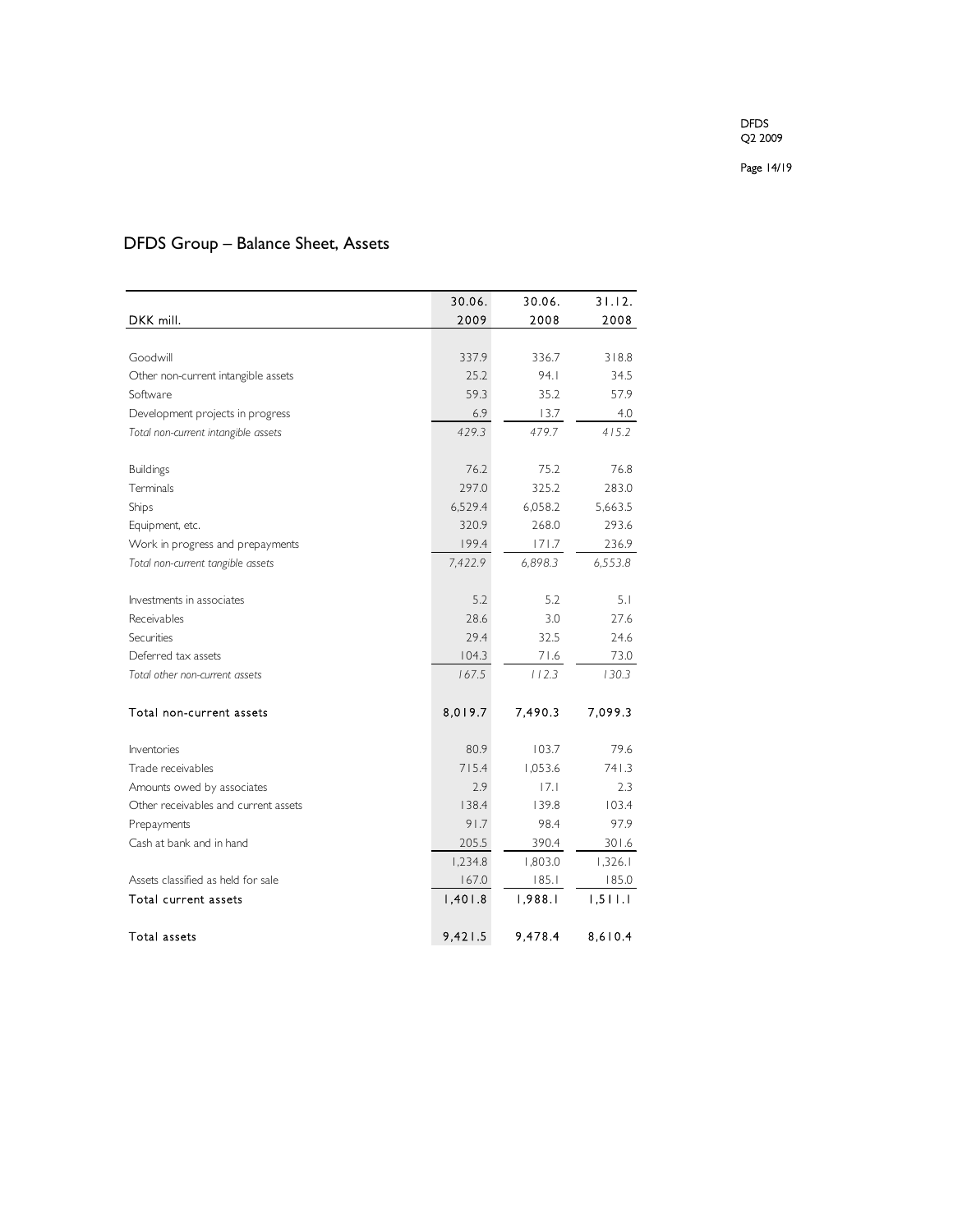Page 15/19

# DFDS Group – Balance Sheet, Equity and Liabilities

|                                                         | 30.06.   | 30.06.  | 31.12.   |
|---------------------------------------------------------|----------|---------|----------|
| DKK mill.                                               | 2009     | 2008    | 2008     |
|                                                         |          |         |          |
| Share capital                                           | 800.0    | 800.0   | 800.0    |
| Reserves                                                | $-218.8$ | $-23.4$ | $-308.5$ |
| Retained earnings                                       | 2,874.3  | 2,740.7 | 2,922.5  |
| Total equity attributable to equity holders of DFDS A/S | 3,455.5  | 3.517.3 | 3,414.0  |
| Minority interests                                      | 47.1     | 96.7    | 70.5     |
| Total equity                                            | 3,502.6  | 3,614.0 | 3.484.5  |
|                                                         |          |         |          |
| Interest bearing liabilities                            | 3,269.8  | 3,323.4 | 2,682.1  |
| Deferred tax                                            | 155.0    | 226.7   | 153.6    |
| Pension and jubilee liabilities                         | 191.9    | 214.5   | 170.2    |
| Other provisions                                        | 0.0      | 0.7     | 0.0      |
| Total non-current liabilities                           | 3.616.7  | 3,765.3 | 3,005.9  |
|                                                         |          |         |          |
| Interest bearing liabilities                            | 1,027.2  | 670.9   | 954.1    |
| Trade payables                                          | 332.0    | 420.7   | 308.3    |
| Amounts owed by associates                              | 2.5      | 0.5     | 0.0      |
| Other provisions                                        | 9.7      | 14.9    | 9.7      |
| Corporation tax                                         | 23.6     | 30.6    | 23.8     |
| Other payables                                          | 671.2    | 622.6   | 622.2    |
| Deferred income                                         | 151.0    | 211.4   | 116.9    |
|                                                         | 2,217.2  | 1,971.6 | 2,035.0  |
| Liabilities related to assets held for sale             | 85.0     | 127.5   | 85.0     |
| Total current liabilities                               | 2,302.2  | 2,099.1 | 2,120.0  |
|                                                         |          |         |          |
| <b>Total liabilites</b>                                 | 5,918.9  | 5,864.4 | 5,125.9  |
| Total equity and liabilities                            | 9,421.5  | 9,478.4 | 8,610.4  |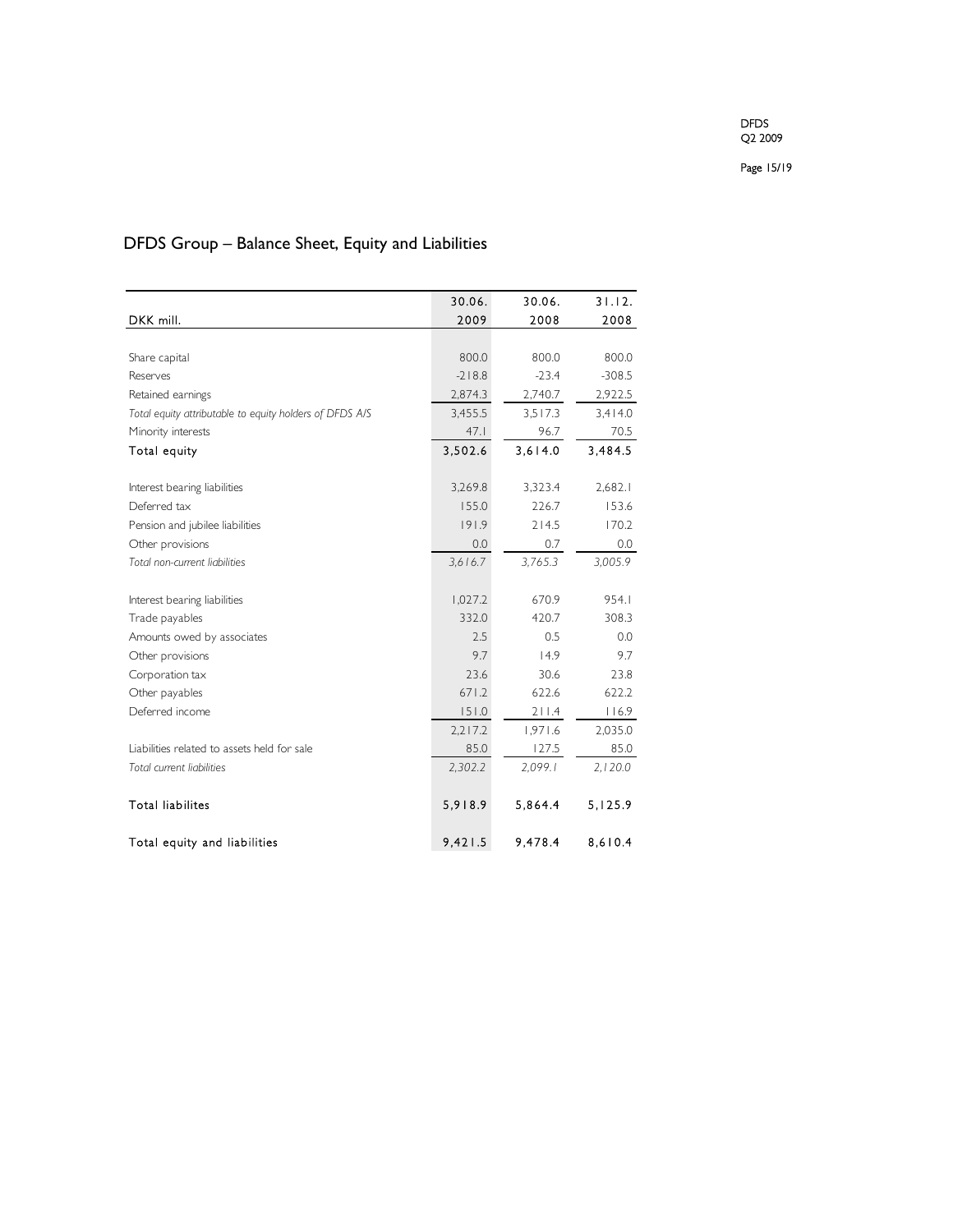Page 16/19

# DFDS Group - Statement of changes in equity

|                                                                             | Share   |                         | Reserves |                              |                    | Retained | Proposed  | Total equity                      | Minority  | Total      |
|-----------------------------------------------------------------------------|---------|-------------------------|----------|------------------------------|--------------------|----------|-----------|-----------------------------------|-----------|------------|
|                                                                             | capital | Currency<br>translation | Hedging  | Revaluation<br>of securities | Treasury<br>shares | earnings | dividends | attributable to<br>equity holders | interests |            |
| DKK mill.                                                                   |         |                         |          |                              |                    |          |           | of DFDS A/S                       |           |            |
| Equity at I January 2008                                                    | 800.0   | $-4.1$                  | $-27.3$  | 11.6                         | -33.9              | 2,676.5  | 114.9     | 3,537.7                           | 115.6     | 3,653.3    |
| Equity movements H1 2008                                                    |         |                         |          |                              |                    |          |           |                                   |           |            |
| Comprehensive income                                                        | 0.0     | $-10.0$                 | 37.6     | $-0.3$                       | 0.0                | 55.5     | 0.0       | 82.8                              | 5.2       | 88.0       |
| Distributed dividends                                                       |         |                         |          |                              |                    |          | $-115.2$  | $-115.2$                          |           | $-115.2$   |
| Adjustments of distributed dividends 2007                                   |         |                         |          |                              |                    | $-0.3$   | 0.3       | 0.0                               |           | 0.0        |
| Disposal of minority interests                                              |         |                         |          |                              |                    |          |           | 0.0                               | $-24.1$   | $-24.1$    |
| Vested re. share-based payment                                              |         |                         |          |                              |                    | 3.5      |           | 3.5                               |           | 3.5        |
| Sale of treasury shares related to exercise of share                        |         |                         |          |                              | 3.0                | 5.3      |           | 8.3                               |           |            |
| options<br>Other adjustments                                                |         |                         |          |                              |                    | 0.2      |           | 0.2                               |           | 8.3<br>0.2 |
|                                                                             |         |                         |          |                              |                    |          |           |                                   |           |            |
| Equity movements H1 2008                                                    | 0.0     | $-10.0$                 | 37.6     | $-0.3$                       | 3.0                | 64.2     | $-114.9$  | $-20.4$                           | $-18.9$   | $-39.3$    |
|                                                                             |         |                         |          |                              |                    |          |           |                                   |           |            |
| Equity at 30 June 2008                                                      | 800.0   | $-14.1$                 | 10.3     | 11.3                         | $-30.9$            | 2,740.7  | 0.0       | 3,517.3                           | 96.7      | 3,614.0    |
| Equity at I January 2009                                                    | 800.0   | $-175.9$                | $-102.9$ | 4.3                          | $-34.0$            | 2,922.5  | 0.0       | 3.414.0                           | 70.5      | 3.484.5    |
| Equity movements H1 2009                                                    |         |                         |          |                              |                    |          |           |                                   |           |            |
| Comprehensive income                                                        | 0.0     | 41.8                    | 43.7     | 3.9                          | 0.0                | $-49.2$  | 0.0       | 40.2                              | 1.0       | 41.2       |
| Distributed dividends                                                       |         |                         |          |                              |                    |          |           |                                   |           |            |
| Adjustments of distributed dividends 2007<br>Disposal of minority interests |         |                         |          |                              |                    |          |           | 0.0                               | $-24.4$   | $-24.4$    |
| Vested re. share-based payment                                              |         |                         |          |                              |                    | 0.9      |           | 0.9                               |           | 0.9        |
| Sale of treasury shares related to exercise of share                        |         |                         |          |                              |                    |          |           |                                   |           |            |
| options                                                                     |         |                         |          |                              | 0.3                | 0.5      |           | 0.8                               |           | 0.8        |
| Other adjustments                                                           |         |                         |          |                              |                    | $-0.4$   |           | $-0.4$                            |           | $-0.4$     |
| Equity movements H1 2009                                                    | 0.0     | 41.8                    | 43.7     | 3.9                          | 0.3                | -48.2    | 0.0       | 41.5                              | $-23.4$   | 18.1       |
|                                                                             |         |                         |          |                              |                    |          |           |                                   |           |            |
| Equity at 30 June 2009                                                      | 800.0   | $-134.1$                | $-59.2$  | 8.2                          | $-33.7$            | 2,874.3  | 0.0       | 3,455.5                           | 47.1      | 3,502.6    |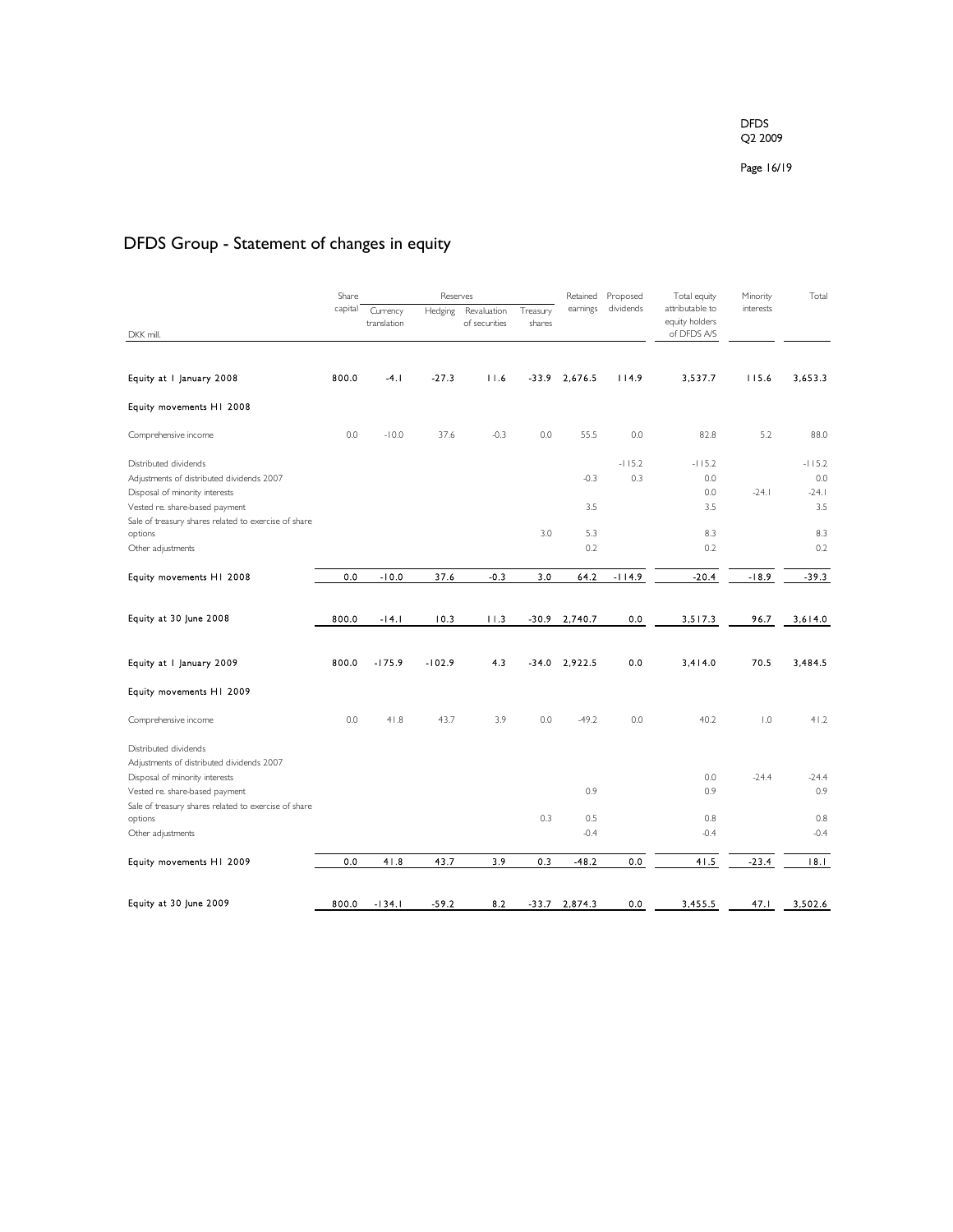# DFDS Group - Cash Flow Statement

|                                                                | 2009           | 2008             | 2009       | 2008                    | 2008      |
|----------------------------------------------------------------|----------------|------------------|------------|-------------------------|-----------|
| DKK mill.                                                      | Q <sub>2</sub> | Q <sub>2</sub>   | ΗI         | ΗI                      | Full year |
|                                                                |                |                  |            |                         |           |
| Operating profit before depreciation (EBITDA)                  | 237.6          | 294.3            | 316.1      | 434.1                   | 1,017.3   |
|                                                                |                |                  |            |                         |           |
| Adjustments for non-liquid operating items, etc.               | 1.3            | 2.6              | 2.6        | 2.8                     | $-2.3$    |
| Change in working capital                                      | 9.1            | 27.9             | 166.7      | 15.5                    | 12.9      |
| Payment of pension liabilities and other provisions            | $-2.0$         | -4.4             | -4.1       | $-6.2$                  | $-20.9$   |
| Cash flow from operating activities, gross                     | 246.0          | 320.4            | 481.3      | 446.2                   | 1,007.0   |
| Interest income                                                | 0.1            | 13.0             | 35.3       | 23.3                    | 83.9      |
| Interest expenses                                              | $-90.8$        | $-88.4$          | $-147.3$   | $-123.4$                | $-292.6$  |
| Taxes paid                                                     | $-4.9$         | $-7.2$           | $-17.1$    | $-9.0$                  | $-23.7$   |
| Cash flow from operating activities, net                       | 160.4          | 237.8            | 352.2      | 337.I                   | 774.6     |
|                                                                |                |                  |            |                         |           |
| Ships                                                          | $-532.4$       | 124.0            | $-1,000.6$ | $-61.1$                 | $-201.5$  |
| Buildings and terminals                                        | $-0.6$         | $-3.1$           | $-1.9$     | $-4.3$                  | $-10.9$   |
| Equipment, etc.                                                | $-26.5$        | 0.3              | $-51.0$    | $-1.2$                  | $-62.2$   |
| Purchase of non-current intangible assets                      | $-9.9$         | $-6.3$           | $-13.5$    | $-9.3$                  | $-32.1$   |
| Acquisition of companies and activities                        | 0.0            | 0.2              | 0.0        | $-0.3$                  | $-0.3$    |
| Acquisition of minority interests                              | $-38.9$        | $-27.1$          | $-39.1$    | $-29.4$                 | $-39.8$   |
| Associates                                                     | 0.4            | $\overline{0}$ . | 0.4        | $\mathsf{I}.\mathsf{4}$ | 2.3       |
| Cash flow from investing activities                            | $-607.9$       | 89.0             | $-1,105.7$ | $-104.2$                | $-344.5$  |
|                                                                |                |                  |            |                         |           |
| Cash flow from financing activities                            |                |                  |            |                         |           |
| Change in loans secured by mortgages in ships                  | 185.2          | $-113.6$         | 522.2      | $-176.5$                | $-475.8$  |
| Change in other non-current investments                        | 0.0            | 0.0              | 0.0        | 0.0                     | 0.2       |
| Change in other financial loans                                | $-55.1$        | $-53.8$          | $-59.9$    | $-64.9$                 | $-103.1$  |
| Payment of financial lease liabilities                         | $-11.0$        | $-7.8$           | $-19.1$    | $-15.6$                 | $-29.1$   |
| Change in operating credits                                    | 312.7          | $-8.1$           | 204.9      | 28.9                    | 124.5     |
| Exercise of share options                                      | 0.0            | 5.5              | 0.8        | 8.3                     | 8.3       |
| Dividends paid to shareholders                                 | 0.0            | $-115.2$         | 0.0        | $-115.2$                | $-115.2$  |
| Cash flow from financing activities                            | 431.8          | $-293.0$         | 648.9      | $-335.0$                | $-590.2$  |
|                                                                |                |                  |            |                         |           |
| Cash flow for the period                                       | $-15.7$        | 33.8             | $-104.6$   | $-102.1$                | $-160.1$  |
| Cash at bank and in hand and securities at beginning of period | 222.2          | 355.9            | 301.6      | 494.3                   | 494.3     |
| Foreign exchange adjustments                                   | $-1.0$         | 0.7              | 8.5        | $-1.8$                  | $-32.6$   |
| Cash at bank and in hand and securities at end of              |                |                  |            |                         |           |
| period                                                         | 205.5          | 390.4            | 205.5      | 390.4                   | 301.6     |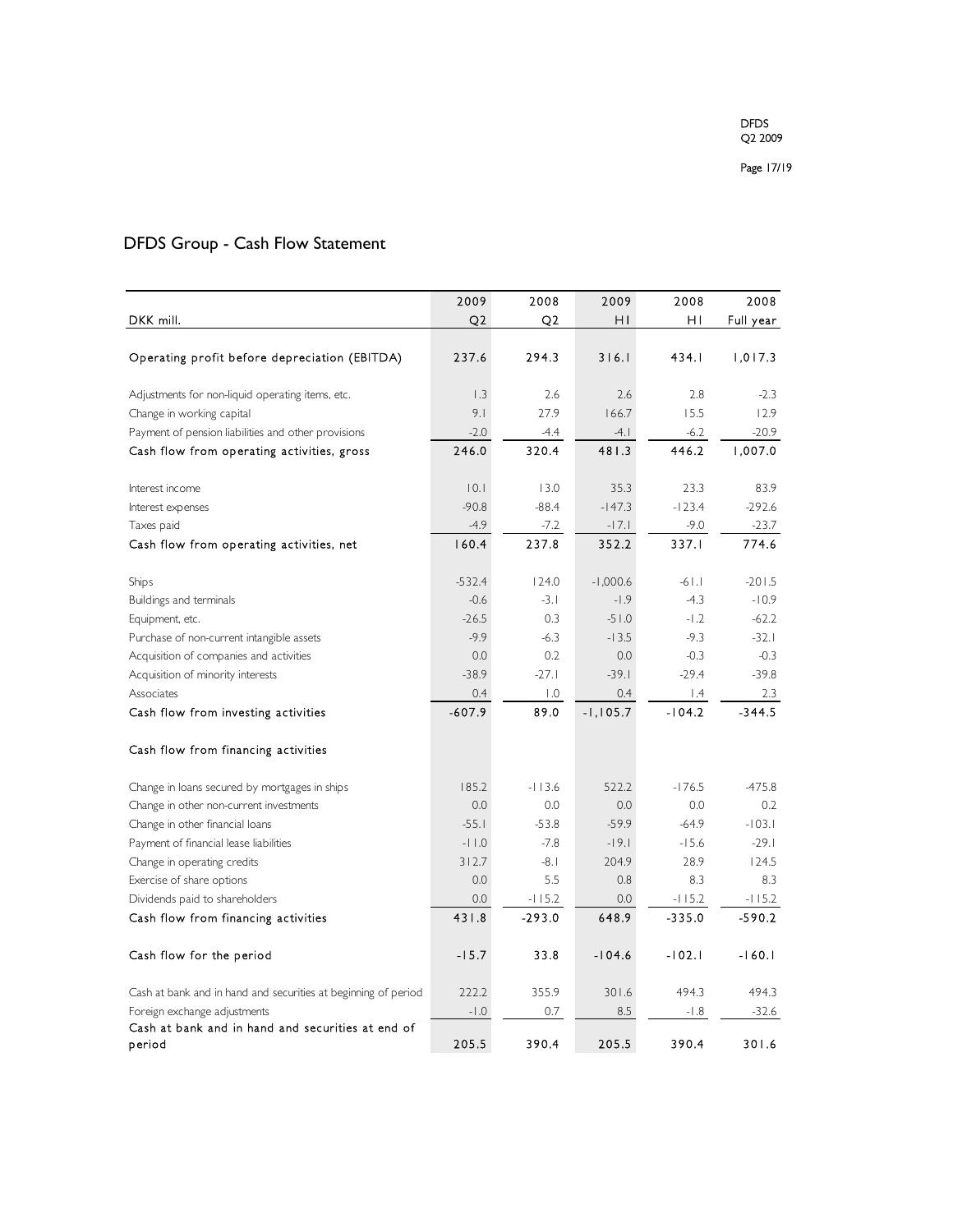Page 18/19

## Notes

#### Note 1 Accounting policies

This interim report is submitted in accordance with IAS 34 "Presentation of interim financial reports", as approved by the EU, and with the Danish freedom of information provisions for interim financial reports by companies listed on the stock exchange.

The accounting policies are unchanged from the annual report 2008. Please refer to that report for further details.

The annual report for 2008 contains a full description of the accounting policies.

## Note 2 Segment information

## DKK mill.

|                                 | Ro-Ro    | Container | Passenger | Terminal | Trailer  | Tramp    | Non-      |         |
|---------------------------------|----------|-----------|-----------|----------|----------|----------|-----------|---------|
|                                 | Shipping | Shipping  | Shipping  | Services | Services | Shipping | allocated | Total   |
| HI 2008                         |          |           |           |          |          |          |           |         |
| Revenue from external customers | 1.784.4  | 854.0     | 817.9     | 145.9    | 511.7    | 37.2     | 2.1       | 4,153.2 |
| Inter-segment revenue           | 138.6    | 17.3      | 5.1       | 191.4    | 8.7      | 0.0      | 94.6      | 455.7   |
| Total revenue                   | 1,923.0  | 871.3     | 823.0     | 337.3    | 520.4    | 37.2     | 96.7      | 4,608.9 |
| Profit before tax               | 214.8    | 1.0       | $-151.5$  | $-13.2$  | 8.8      | 31.0     | $-22.1$   | 68.8    |
| Tax on profit                   |          |           |           |          |          |          | $-8.3$    | $-8.3$  |
| Profit for the period           |          |           |           |          |          |          | $-30.4$   | 60.5    |
|                                 | Ro-Ro    | Container | Passenger | Terminal | Trailer  | Tramp    | Non-      |         |
|                                 | Shipping | Shipping  | Shipping  | Services | Services | Shipping | allocated | Total   |
| HI 2009                         |          |           |           |          |          |          |           |         |
| Revenue from external customers | 1,294.2  | 574.6     | 722.9     | 109.8    | 373.8    | 0.0      | 3.7       | 3,079.0 |
| Inter-segment revenue           | 110.7    | 14.5      | 0.4       | 153.4    | 9.4      | 0.0      | 93.5      | 381.9   |
| Total revenue                   | 1,404.9  | 589.1     | 723.3     | 263.2    | 383.2    | 0.0      | 97.2      | 3,460.9 |
| Profit before tax               | 54.1     | $-20.7$   | $-65.6$   | $-32.9$  | 8.5      | 1.2      | $-17.2$   | $-72.6$ |
| Tax on profit                   |          |           |           |          |          |          | 24.5      | 24.5    |
| Profit for the period           |          |           |           |          |          |          | 7.3       | $-48.1$ |